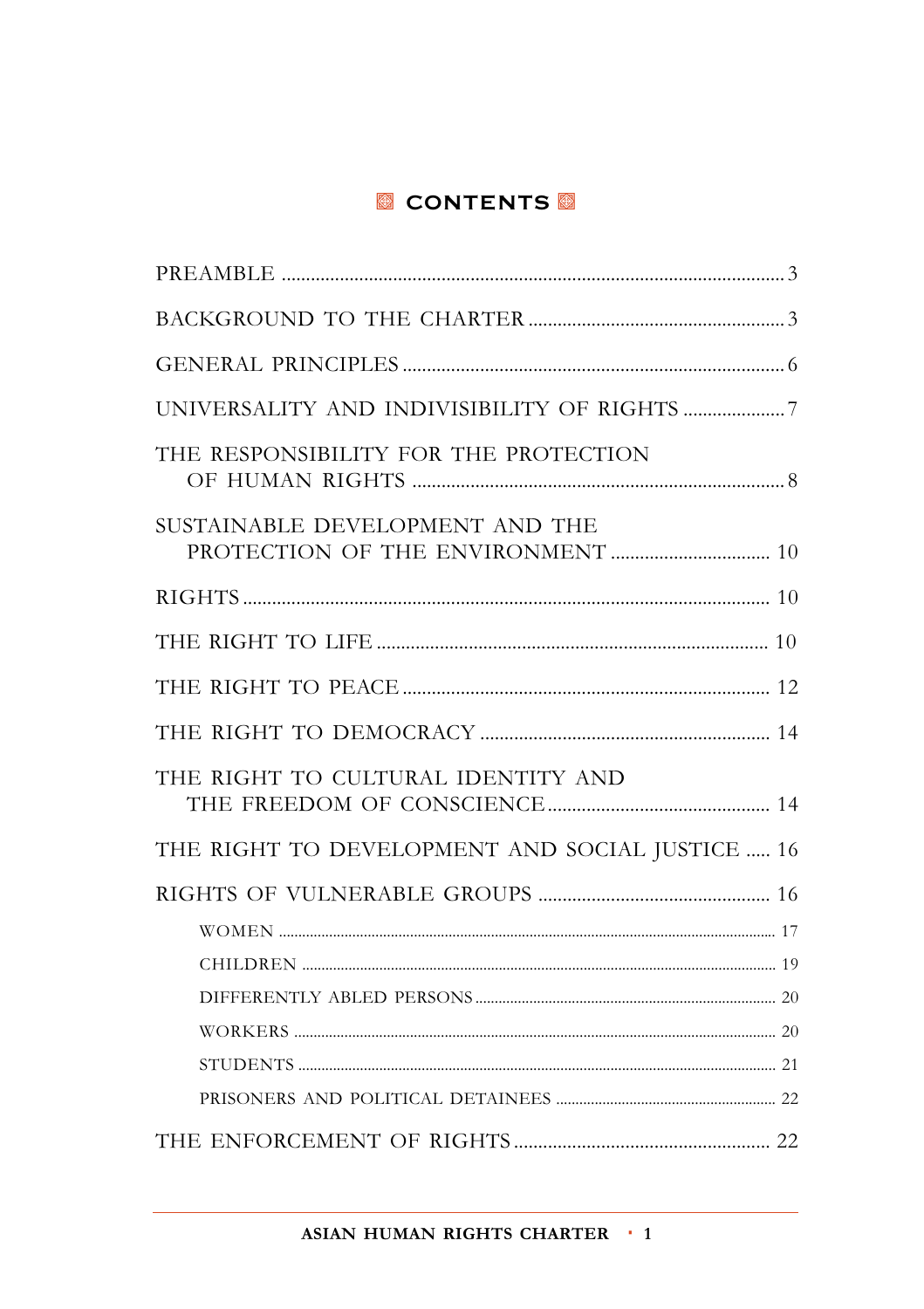| THE MACHINERY FOR THE ENFORCEMENT OF RIGHTS26 |  |
|-----------------------------------------------|--|
| REGIONAL INSTITUTIONS FOR THE                 |  |
| APPENDIX A: GROUPS AND INDIVIDUALS            |  |
|                                               |  |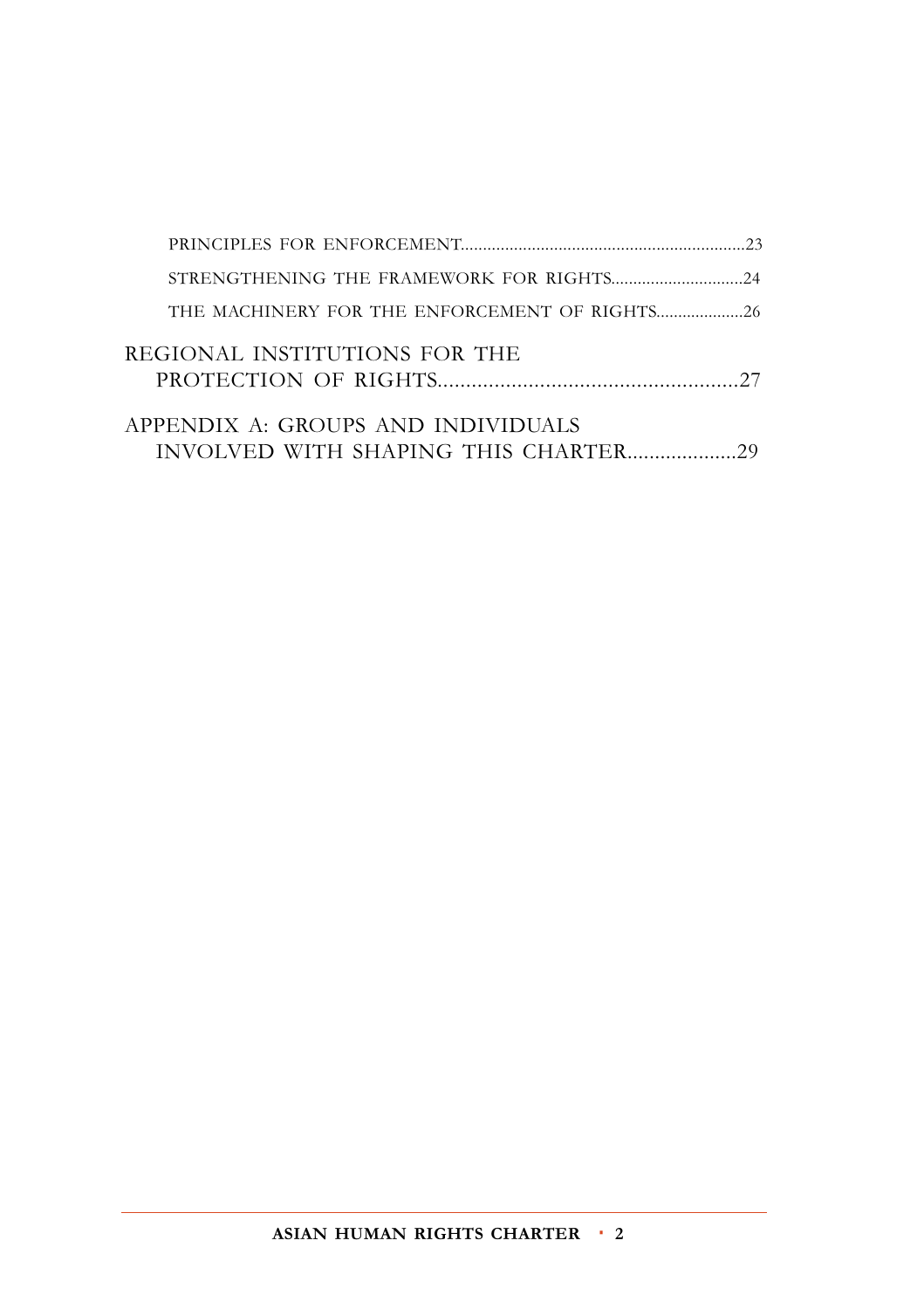### $\triangleq$  OUR COMMON HUMANITY  $\triangleright$

#### Kor

# ASIAN HUMAN RIGHTS **CHARTER**

### Ko

#### PREAMBLE

For long, especially during the colonial period, the peoples of Asia suffered from gross violations of their rights and freedoms. Today large sections of our people continue to be exploited and oppressed and many of our societies are torn apart by hatred and intolerance. Increasingly the people realize that peace and dignity are possible only when the equal and inalienable rights of all persons and groups are recognised and protected. They are determined to secure peace and justice for themselves and the coming generations through the struggle for human rights and freedoms. Towards that end they adopt this Charter as an affirmation of the desire and aspirations of the peoples of Asia to live in peace and dignity.

#### BACKGROUND TO THE CHARTER

1.1 The Asian struggle for rights and freedoms has deep historical roots, in the fight against oppression in civil society and the political oppression of colonialism, and subsequently for the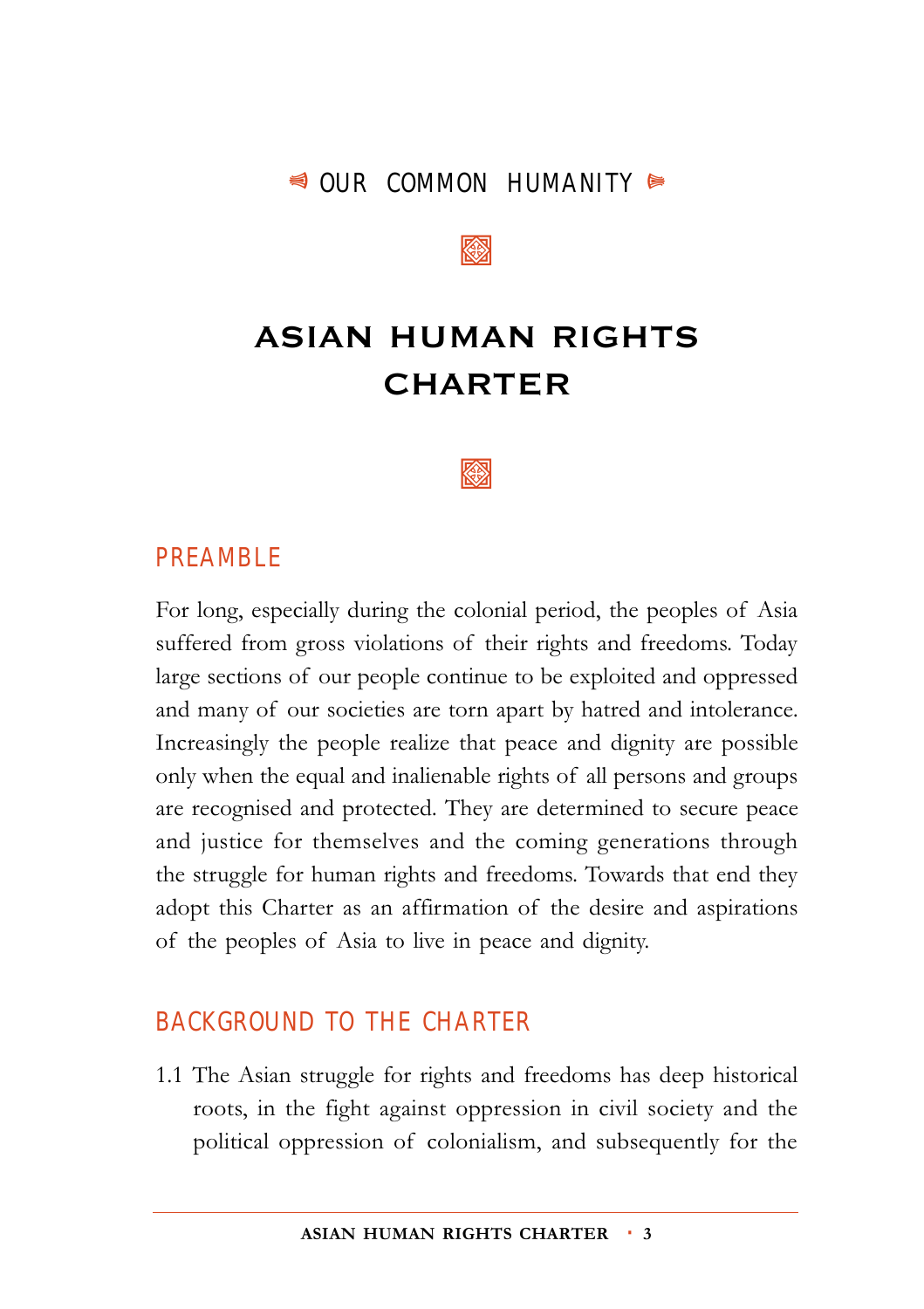establishment or restoration of democracy. The reaffirmation of rights is necessary now more than ever before. Asia is passing through a period of rapid change, which affects social structures, political institutions and the economy. Traditional values are under threat from new forms of development and technologies, as well as political authorities and economic organizations that manage these changes.

- 1.2 In particular the marketization and globalization of economies are changing the balance between the private and the public, the state and the international community, and worsening the situation of the poor and the disadvantaged. These changes threaten many valued aspects of life, the result of the dehumanizing effects of technology, the material orientation of the market, and the destruction of the community. People have decreasing control over their lives and environment, and some communities do not have protection even against eviction from their traditional homes and grounds. There is a massive exploitation of workers, with wages that are frequently inadequate for even bare subsistence and low safety standards that put the lives of workers in constant danger. Even the most elementary of labour rights and laws are seldom enforced.
- 1.3 Asian development is full of contradictions. There is massive and deepening poverty in the midst of growing affluence of some sections of the people. Levels of health, nutrition and education of large numbers of our people are appalling, denying the dignity of human life. At the same time valuable resources are wasted on armaments, Asia being the largest purchaser of arms of all regions. Our governments claim to be pursuing development directed at increasing levels of production and welfare but our natural resources are being depleted most irresponsibly and the environment is so degraded that the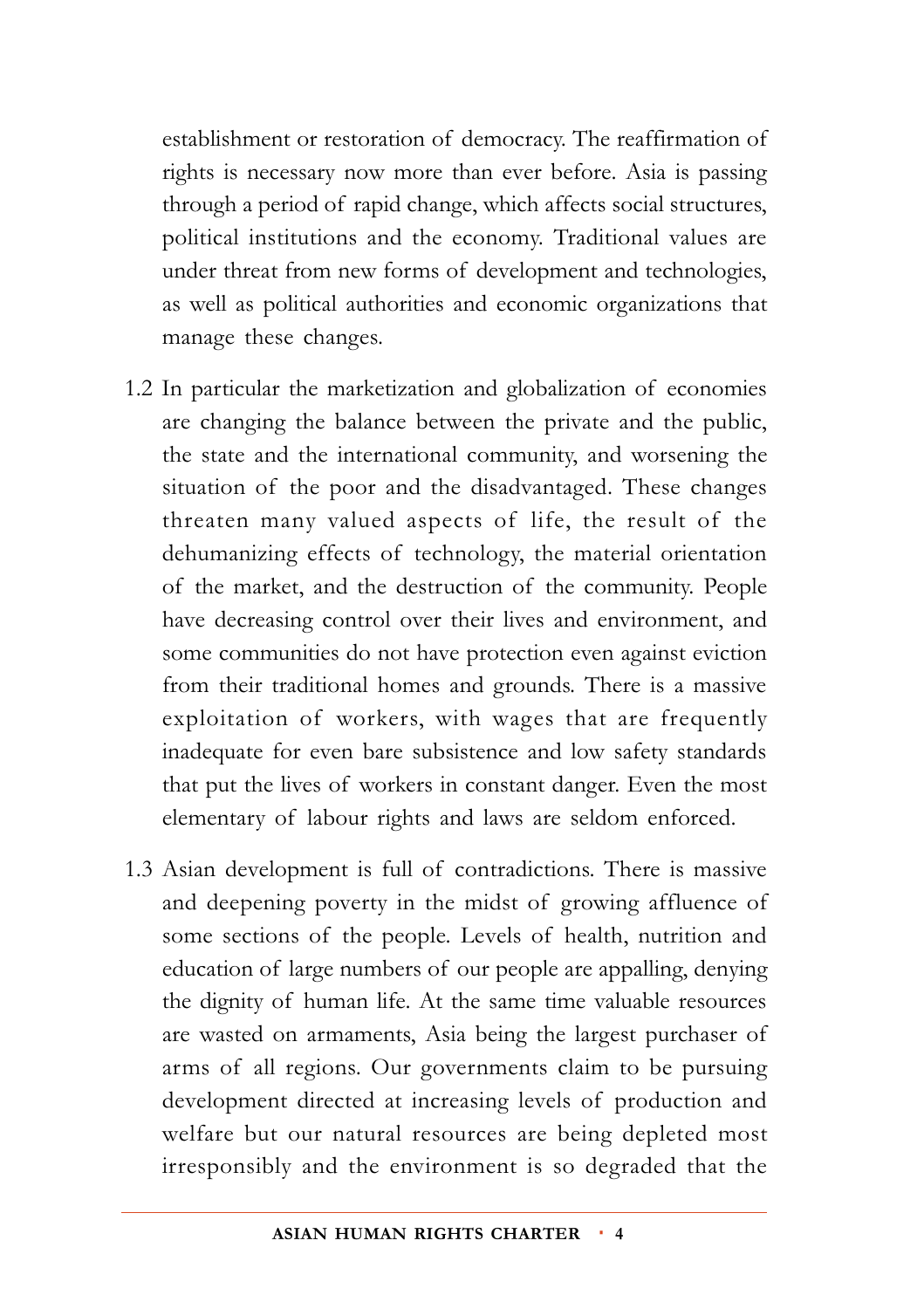quality of life has worsened immeasurably, even for the better off among us. Building of golf courses has a higher priority than the care of the poor and the disadvantaged.

- 1.4 Asians have in recent decades suffered from various forms of conflict and violence, arising from ultra-nationalism, perverted ideologies, ethnic differences, and fundamentalism of all religions. Violence emanates from both the state and sections of civil society. For large masses, there is little security of person, property or community. There is massive displacement of communities and there are an increasing number of refugees.
- 1.5 Governments have arrogated enormous powers to themselves. They have enacted legislation to suppress people's rights and freedoms and colluded with foreign firms and groups in the plunder of national resources. Corruption and nepotism are rampant and there is little accountability of those holding public or private power. Authoritarianism has in many states been raised to the level of national ideology, with the deprivation of the rights and freedoms of their citizens, which are denounced as foreign ideas inappropriate to the religious and cultural traditions of Asia. Instead there is the exhortation of spurious theories of 'Asian Values' which are a thin disguise for their authoritarianism. Not surprisingly, Asia, of all the major regions of the world, is without a regional official charter or other regional arrangements for the protection of rights and freedoms.
- 1.6 In contrast to the official disregard or contempt of human rights in many Asian states, there is increasing awareness among their peoples of the importance of rights and freedoms. They realize the connections between their poverty and political powerlessness and the denial to them of these rights and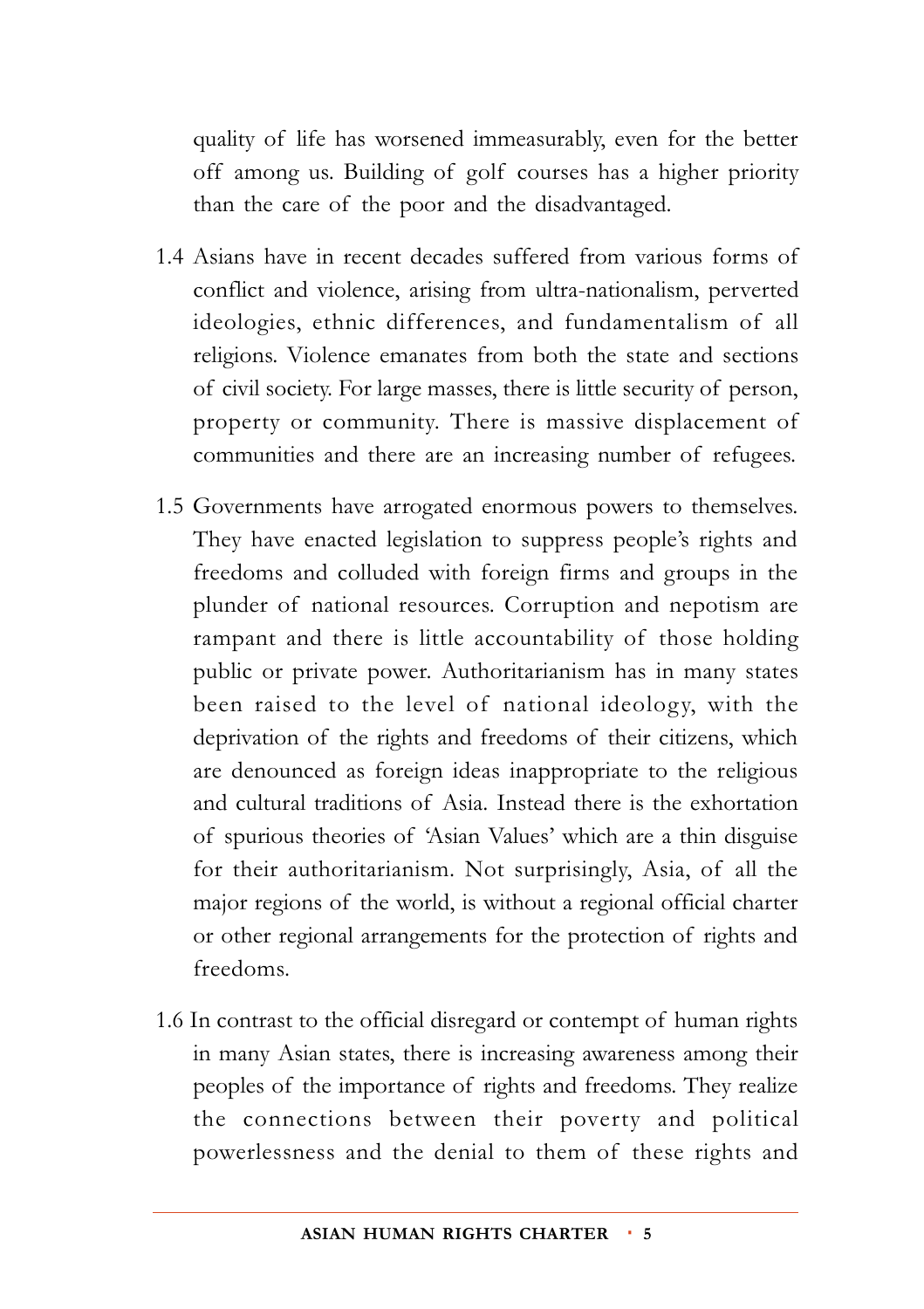freedoms. They believe that political and economic systems have to operate within a framework of human rights and freedoms to ensure economic justice, political participation and accountability, and social peace. There are many social movements that have taken up the fight to secure for the people their rights and freedoms.

1.7 Our commitment to rights is not due to any abstract ideological reasons. We believe that respect for human rights provides the basis for a just, humane and caring society. A regime of rights is premised on the belief that we are all inherently equal and have an equal right to live in dignity. It is based on our right to determine our destiny through participation in policy making and administration. It enables us to develop and enjoy our culture and to give expression to our artistic impulses. It respects diversity. It recognizes our obligations to future generations and the environment they will inherit. It establishes standards for assessing the worth and legitimacy of our institutions and policies.

# GENERAL PRINCIPLES

2.1 It is possible from specific rights and the institutions and procedures for their protection to draw some general principles which underlie these rights and whose acceptance and implementation facilitates their full enjoyment. The principles, which are discussed below, should provide the broad framework for public policies within which we believe rights would be promoted.

# UNIVERSALITY AND INDIVISIBILITY OF RIGHTS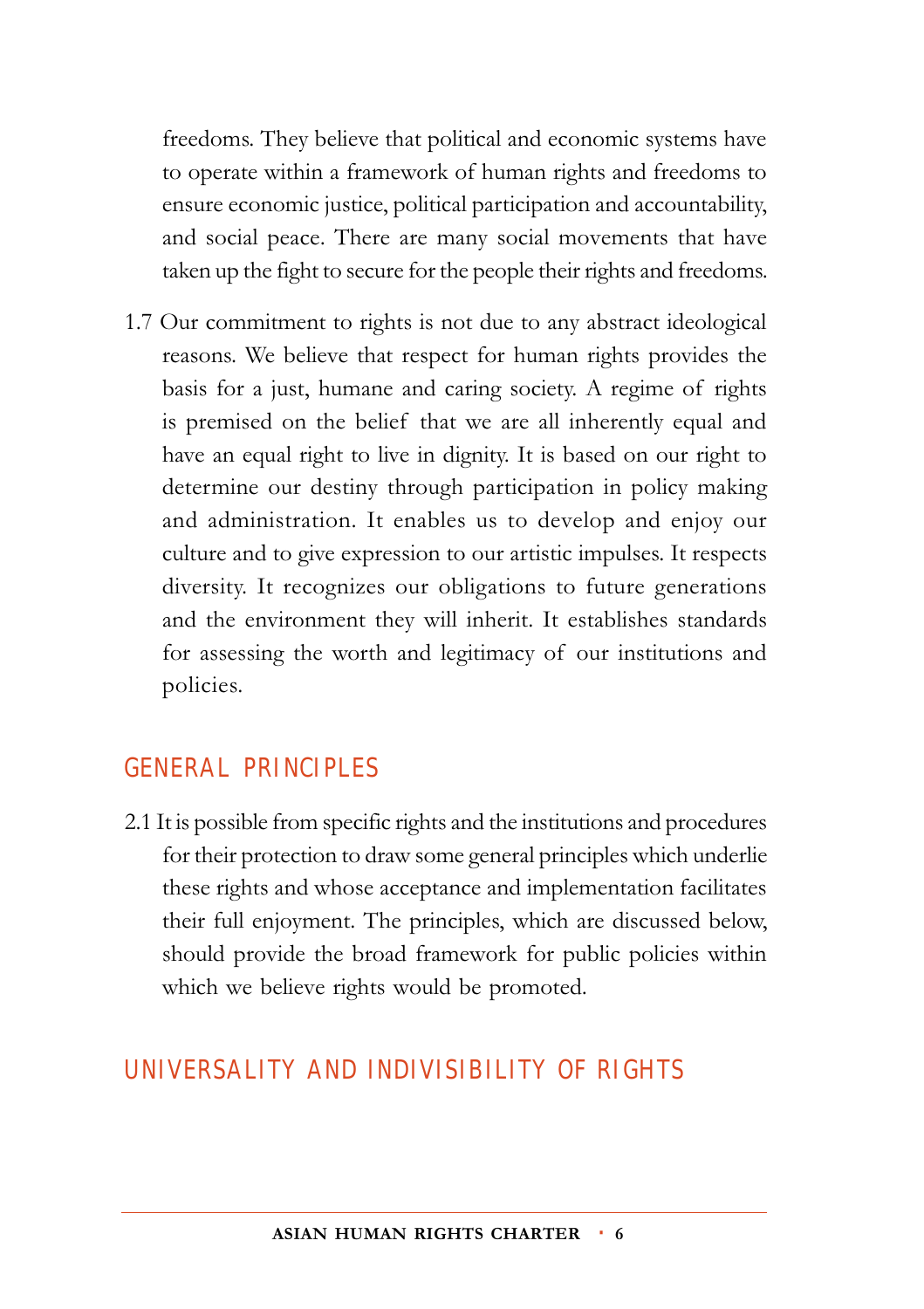- 2.2 We endorse the Universal Declaration of Human Rights, the International Covenant on Economic, Social and Cultural Rights, the International Covenant on Civil and Political Rights, and other international instruments for the protection of rights and freedoms. We believe that rights are universal, every person being entitled to them by virtue of being a human being. Cultural traditions affect the way in which a society organizes relationships within itself, but they do not detract from the universalism of rights which are primarily concerned with the relationship of citizens with the state and the inherent dignity of persons and groups. We also believe that rights and freedoms are indivisible and it is a fallacy to suppose that some types of rights can be suppressed in the name of other rights. Human beings have social, cultural and economic needs and aspirations that cannot be fragmented or compartmentalised, but are mutually dependent. Civil, political and cultural rights have little meaning unless there are the economic resources to exercise and enjoy them. Equally, the pursuit and acquisition of material wealth is sterile and self-defeating without political freedoms, the opportunity to develop and express one's personality and to engage in cultural and other discourses.
- 2.3 Notwithstanding their universality and indivisibility, the enjoyment and the salience of rights depend on social, economic and cultural contexts. Rights are not abstractions, but foundations for action and policy. Consequently we must move from abstract formulations of rights to their concretization in the Asian context by examining the circumstances of specific groups whose situation is defined by massive violations of their rights. It is only by relating rights and their implementation to the specificity of the Asian situation that the enjoyment of rights will be possible. Only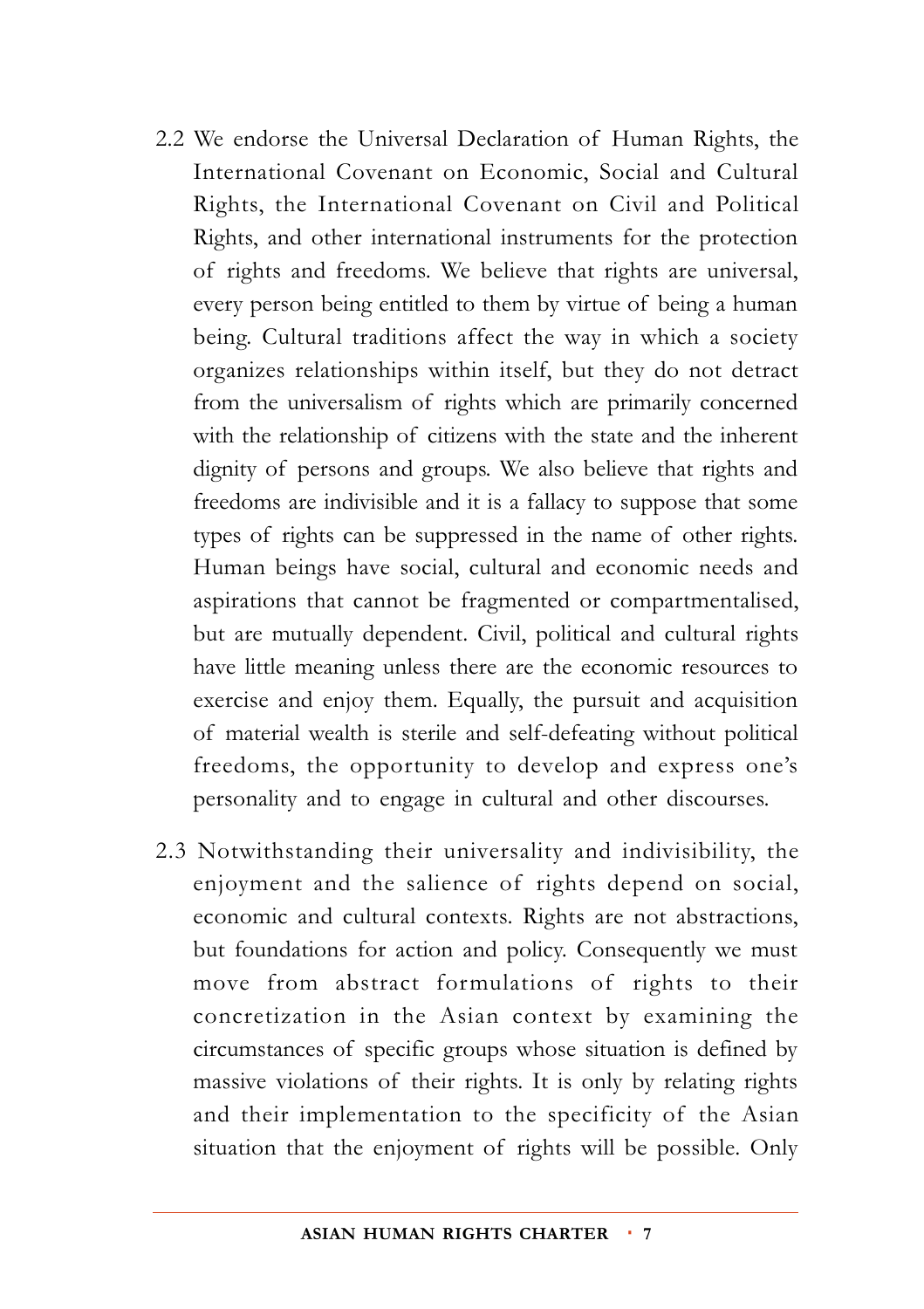in this way will Asia be able to contribute to the world-wide movement for the protection of rights.

2.4 Widespread poverty, even in states which have achieved a high rate of economic development, is a principal cause of the violation of rights. Poverty deprives individuals, families, and communities of their rights and promotes prostitution, child labour, slavery, sale of human organs, and the mutilation of the body to enhance the capacity to beg. A life of dignity is impossible in the midst of poverty. Asian states must direct their development policies towards the elimination of poverty through more equitable forms of development.

# THE RESPONSIBILITY FOR THE PROTECTION OF HUMAN RIGHTS

- 2.5The responsibility for the protection of rights is both international and domestic. The international community has agreed upon norms and institutions that should govern the practice of human rights. The peoples of Asia support international measures for the protection of rights. State sovereignty cannot be used as an excuse to evade international norms or ignore international institutions. The claim of state sovereignty is justified only when a state fully protects the rights of its citizens.
- 2.6 On the other hand, international responsibility cannot be used for the selective chastisement or punishment of particular states; or for the privileging of one set of rights over others. Some fundamental causes of the violation of human rights lie in the inequities of the international world economic and political order. The radical transformation and democratization of the world order is a necessary condition for the global enjoyment of human rights. The logic of the universalism and equality of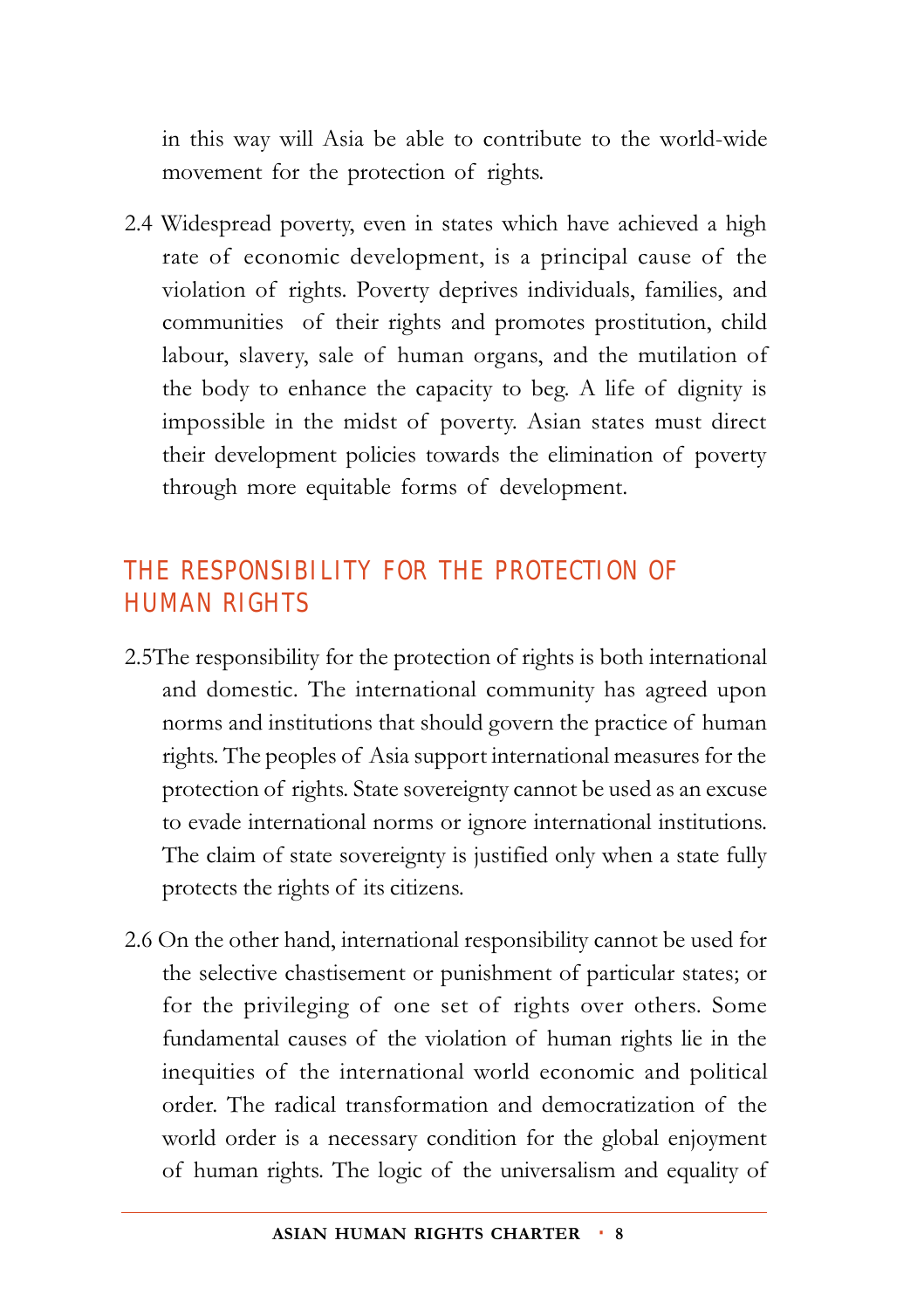rights is the responsibility of the international community for the social and economic welfare of all people throughout the world, and consequently the obligation to ensure a more equitable distribution of resources and opportunities across the world.

- 2.7 The primary responsibility for the promotion of human rights rests with states. The rights of states and peoples to just economic, social, political and cultural development must not be negated by global processes. States must establish open political processes in which rights and obligations of different groups are acknowledged and the balance between the interests of individuals and the community is achieved. Democratic and accountable governments are the key to the promotion and protection of rights.
- 2.8 The capacity of the international community and states to promote and protect rights has been weakened by processes of globalization as more and more power over economic and social policy and activities has moved from states to business corporations. States are increasingly held hostage by financial and other corporations to implement narrow and short sighted economic policies which cause so much misery to so many people, while increasing the wealth of the few. Business corporations are responsible for numerous violations of rights, particularly those of workers, women and indigenous peoples. It is necessary to strengthen the regime of rights by making corporations liable for the violation of rights.

# SUSTAINABLE DEVELOPMENT AND THE PROTECTION OF THE ENVIRONMENT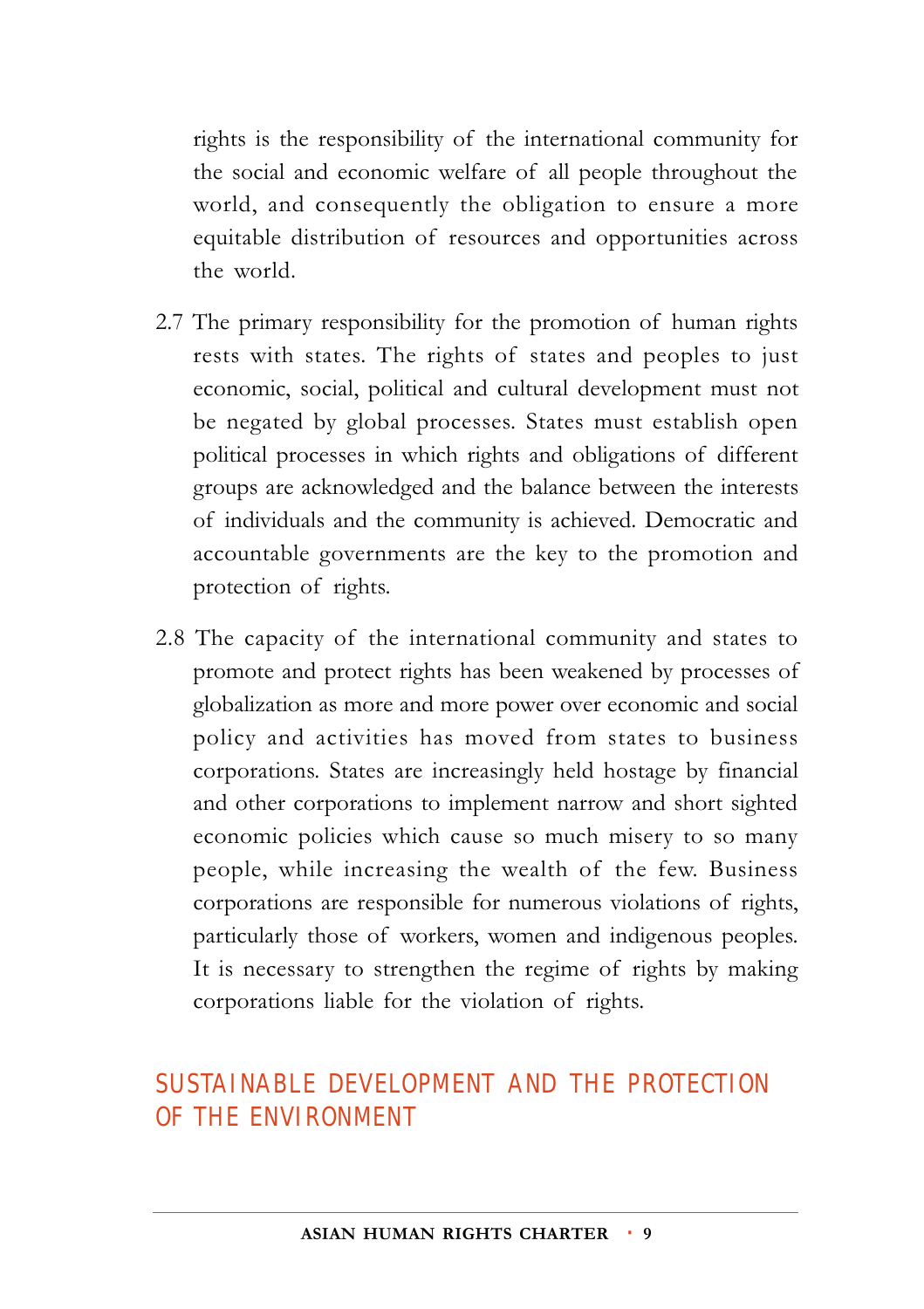<span id="page-9-0"></span>2.9 Economic development must be sustainable. We must protect the environment against the avarice and depredations of commercial enterprises to ensure that the quality of life does not decline just as the gross national product increases. Technology must liberate, not enslave human beings. Natural resources must be used in a manner consistent with our obligation to future generations. We must never forget that we are merely temporary custodians of the resources of nature. Nor should we forget that these resources are given to all human kind, and consequently we have a joint responsibility for their responsible, fair and equitable use.

### **RIGHTS**

3.1 We endorse all the rights that are contained in international instruments. It is unnecessary to restate them here. We believe that these rights need to be seen in a holistic manner and that individual rights are best pursued through a broader conceptualization which forms the basis of the following section.

# THE RIGHT TO LIFE

3.2 Foremost among rights is the right to life, from which flow other rights and freedoms. The right to life is not confined to mere physical or animal existence but includes the right to every limb or faculty through which life is enjoyed. It signifies the right to live with basic human dignity, the right to livelihood, the right to a habitat or home, the right to education and the right to a clean and healthy environment for without these there can be no real and effective exercise or enjoyment of the right to life. The state must also take all possible measures to prevent infant mortality,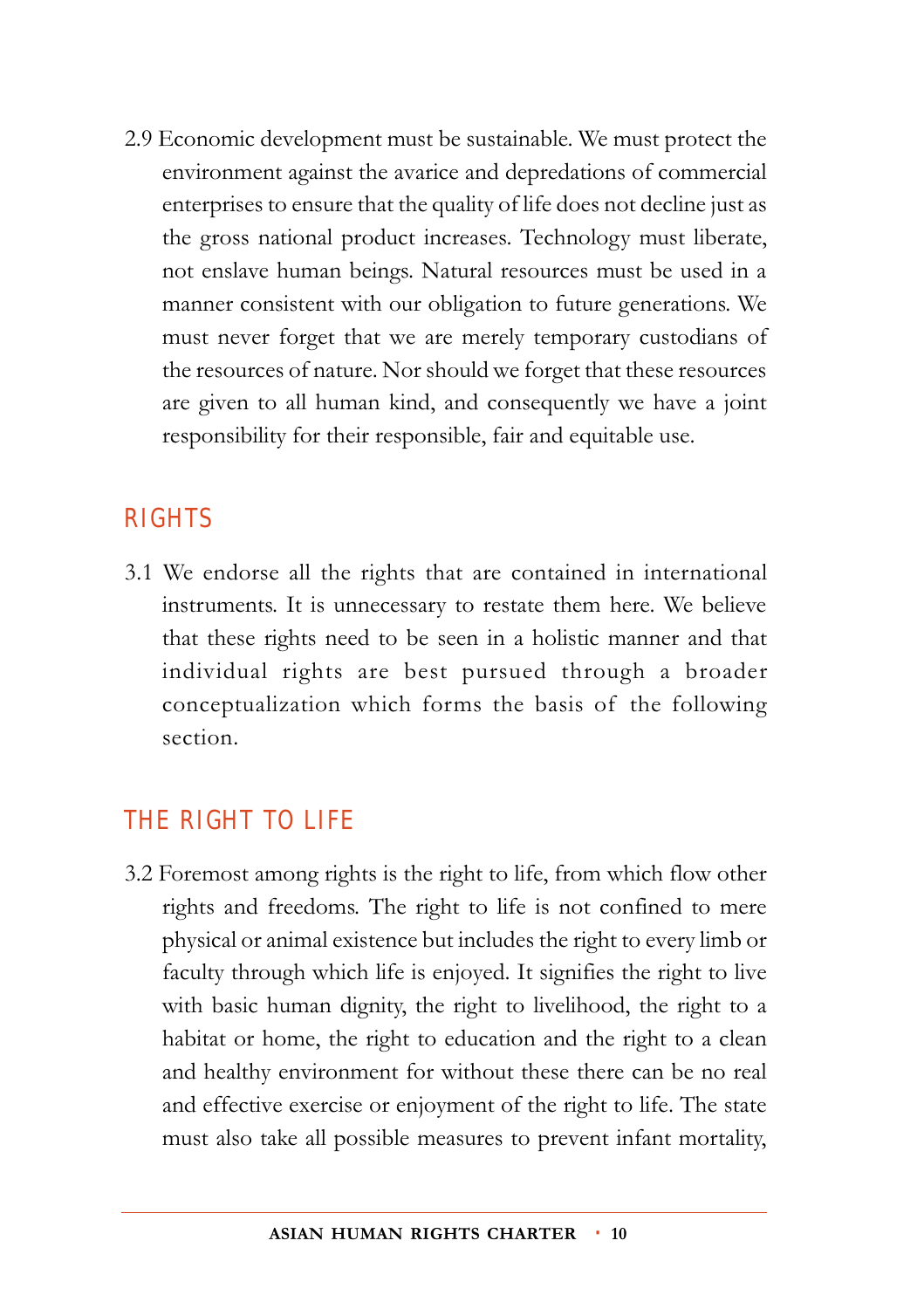eliminate malnutrition and epidemics, and increase life expectancy through a clean and healthy environment and adequate preventative as well as curative medical facilities. It must make primary education free and compulsory.

- 3.3 Yet in many parts of Asia, wars, ethnic conflicts, cultural and religious oppression, corruption of politics, environmental pollution, disappearances, torture, state or private terrorism, violence against women, and other acts of mass violence continue to be a scourge to humanity resulting in the loss of thousands of innocent human lives.
- 3.4 To ensure the right to life, propagation of war or ethnic conflict or incitement to hatred and violence in all spheres of individual or societal or national or international life should be prohibited.
- 3.5 The state has the responsibility to thoroughly investigate cases of torture, disappearances and custodial deaths, rapes and sexual abuses and to bring culprits to justice.
- 3.6 There must be no arbitrary deprivation of life. States should take measures not only to prevent and mete out punish for the deprivation of life by criminal acts and terrorist acts but also prevent arbitrary disappearances and killings by their own security forces. The law must strictly control and limit the circumstances in which a person may be deprived of his or her life by state authorities or officials.
- 3.7 All states must abolish the death penalty. Where it exists, it may be imposed only rarely for the most serious crimes. Before a person can be deprived of life by the imposition of the death penalty, he or she must be ensured a fair trial before an independent and impartial tribunal with full opportunity of legal representation of his or her choice, adequate time for preparation of defence,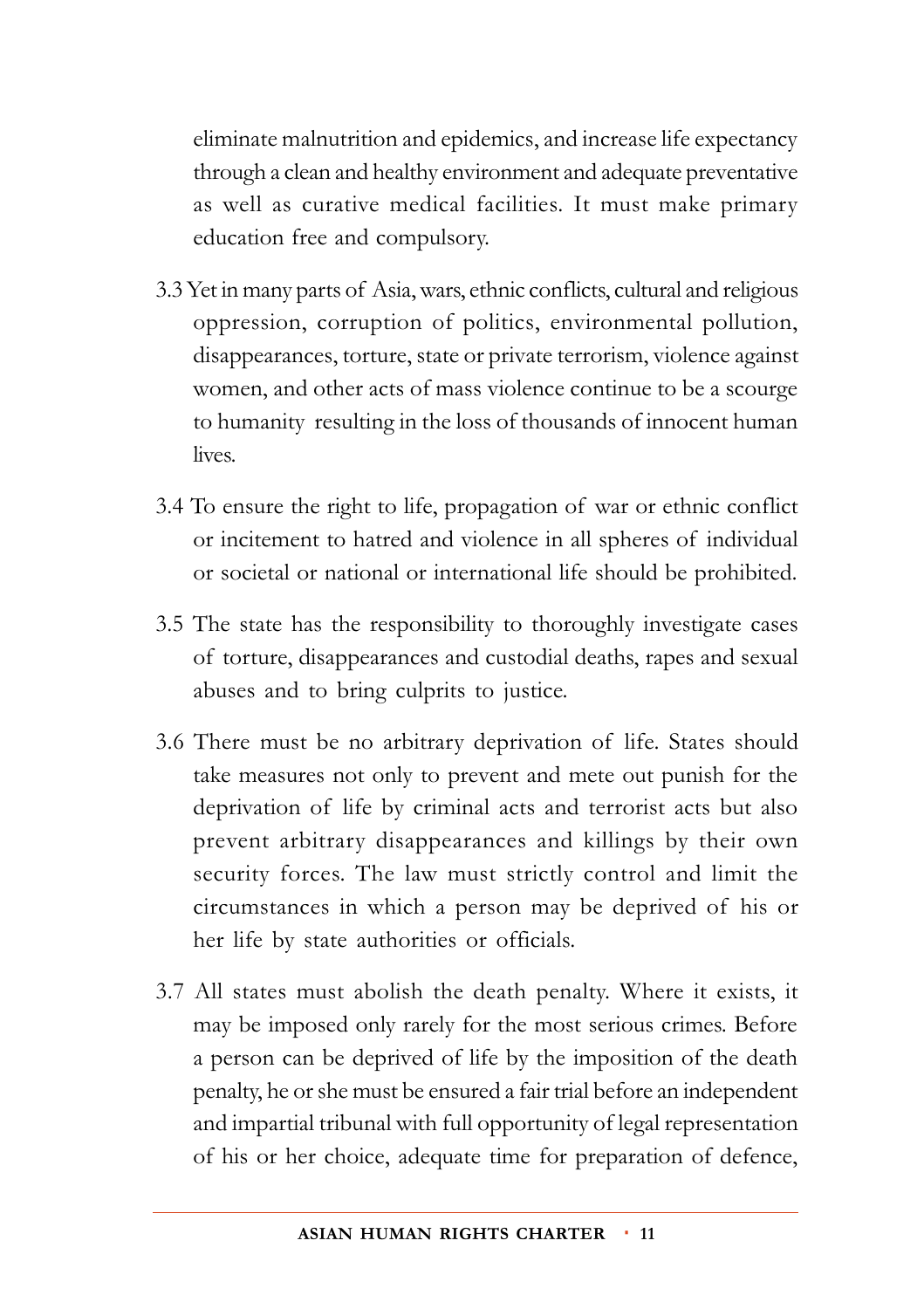<span id="page-11-0"></span>presumption of innocence and the right to review by a higher tribunal. Execution should never be carried out in public or otherwise exhibited in public.

# THE RIGHT TO PEACE

- 4.1 All persons have the right to live in peace so that they can fully develop all their capacities, physical, intellectual, moral and spiritual, without being the target of any kind of violence. The peoples of Asia have suffered great hardships and tragedies due to wars and civil conflicts which have caused many deaths, mutilation of bodies, external or internal displacement of persons, break up of families, and in general the denial of any prospects of a civilized or peaceful existence. Both the state and civil society have in many countries become heavily militarized in which all scores are settled by force and citizens have no protection against the intimidation and terror of state or private armies.
- 4.2 The duty of the state to maintain law and order should be conducted under strict restraint on the use of force in accordance with standards established by the international community, including humanitarian law. Every individual and group is entitled to protection against all forms of state violence, including violence perpetrated by its police and military forces.
- 4.3 The right to live in peace requires that political, economic or social activities of the state, the corporate sector and the civil society should respect the security of all peoples, especially of vulnerable groups. People must be ensured security in relation to the natural environment they live in, the political, economic and social conditions which permit them to satisfy their needs and aspirations without recourse to oppression, exploitation, violence, and without detracting from all that is of value in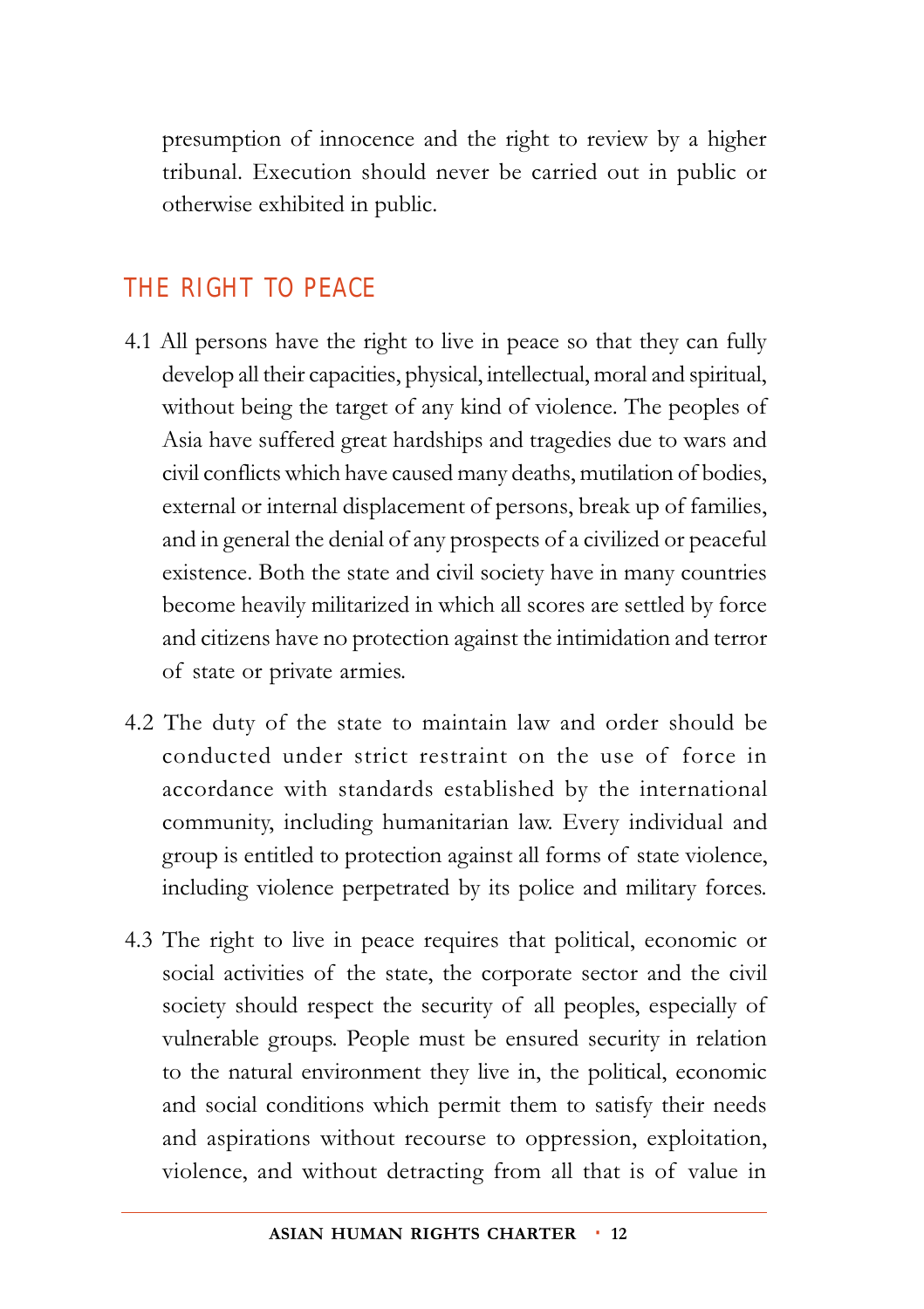<span id="page-12-0"></span>their society.

- 4.4 In fighting fascist invasion, colonialism, and neo-colonialism, Asian states played a crucial role in creating conditions for their peoples to live in peace. In this fight, they had justifiably stressed the importance of national integrity and nonintervention by hegemonic powers. However, the demands of national integrity or protection against the threats of foreign domination cannot now be used as a pretext for refusing to the people their right to personal security and peaceful existence any more than the suppression of people's rights can be justified as an excuse to attract foreign investments. Neither can they justify any refusal to inform the international community about the individual security of its people. The right of persons to live in peace can be guaranteed only if the states are accountable to the international community.
- 4.5 The international community of states has been deeply implicated in wars and civil conflicts in Asia. Foreign states have used Asian groups as surrogates to wage wars and have armed groups and governments engaged in internal conflicts. They have made huge profits out of the sale of armaments. The enormous expenditures on arms have diverted public revenues from programmes for the development of the country or the well-being of the people. Military bases and other establishments (often of foreign powers) have threatened the social and physical security of the people who live in their vicinity.

# THE RIGHT TO DEMOCRACY

5.1 Colonialism and other modern developments significantly changed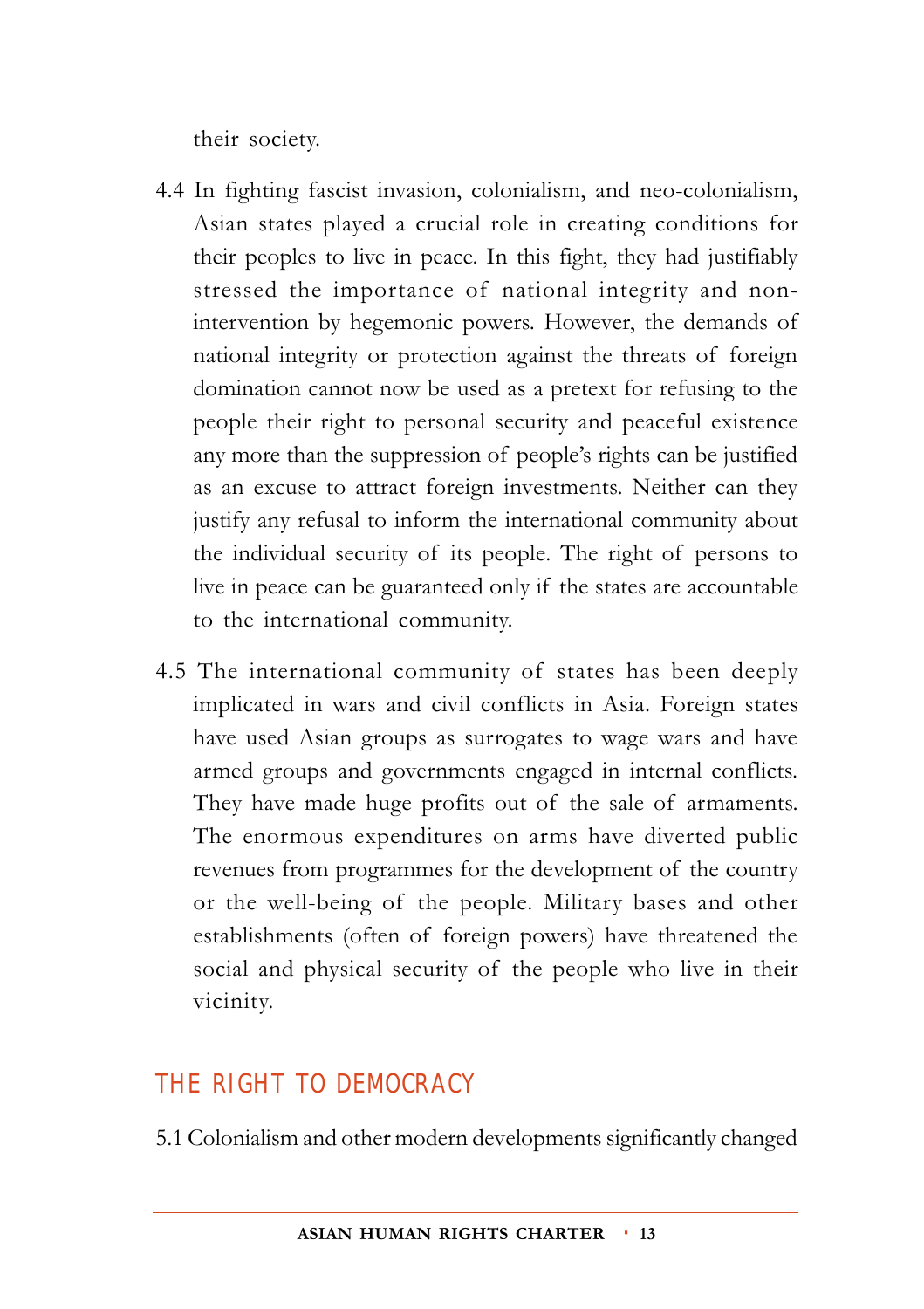<span id="page-13-0"></span>the nature of Asian political societies. The traditional systems of accountability and public participation in affairs of state as well as the relationship of citizens to the government were altered fundamentally. Citizens became subjects, while the government became more pervasive and powerful. Colonial laws and authoritarian habits and style of administration persisted after independence. The state has become the source of corruption and the oppression of the people. The democratization and humanization of the state is a pre-condition for the respect for and the protection of rights.

5.2 The state, which claims to have the primary responsibility for the development and well-being of the people, should be humane, open and accountable. The corollary of the respect for human rights is a tolerant and pluralistic system, in which people are free to express their views and to seek to persuade others and in which the rights of minorities are respected. People must participate in public affairs, through the electoral and other decision-making and implementing processes, free from racial, religious or gender discriminations.

# THE RIGHT TO CULTURAL IDENTITY AND THE FREEDOM OF CONSCIENCE

6.1 The right to life involves not only material but also the moral conditions which permit a person to lead a meaningful existence. This meaning is not only individually determined but is also based on shared living with other human beings. The Asian traditions stress the importance of common cultural identities. Cultural identities help individuals and communities to cope with the pressures of economic and social change; they give meaning to life in a period of rapid transformation. They are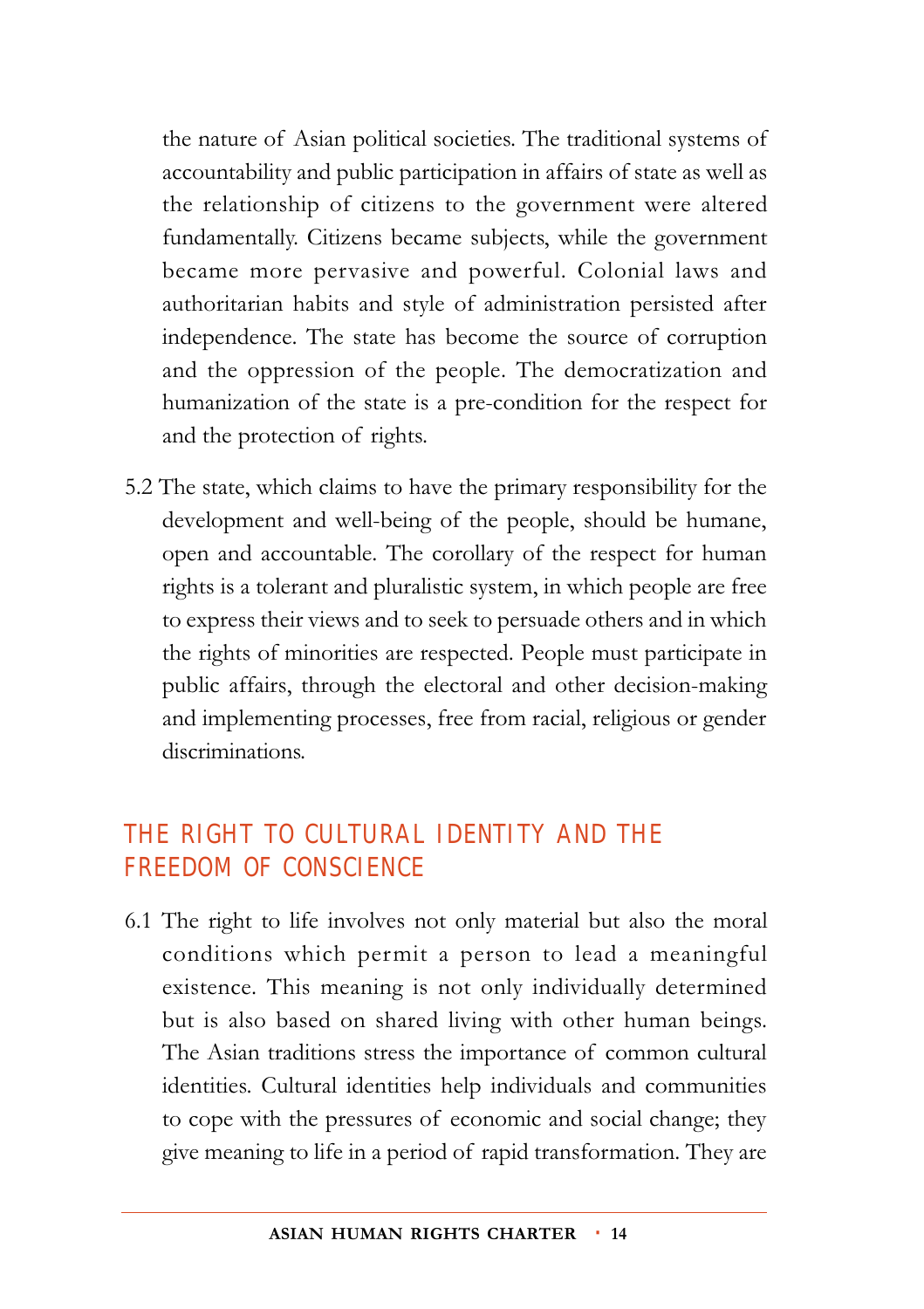the source of pride and security. There are many vulnerable communities in Asia as elsewhere whose cultures are threatened or derided. Asian peoples and governments must respect the cultures and traditions of its diverse communities.

- 6.2 The plurality of cultural identities in Asia is not contrary to the universality of human rights but rather as so many cultural manifestations of human dignity enriching universal norms. At the same time we Asian peoples must eliminate those features in our cultures which are contrary to the universal principles of human rights. We must transcend the traditional concept of the family based on patriarchal traditions so as to retrieve in each of our cultural traditions, the diversity of family norms which guarantee women's human rights. We must be bold in reinterpreting our religious beliefs which support gender inequality. We must also eliminate discriminations based on caste, ethnic origins, occupation, place of origin and others, while enhancing in our respective cultures all values related to mutual tolerance and mutual support. We must stop practices which sacrifice the individual to the collectivity or to the powerful, and thus renew our communal and national solidarity.
- 6.3 The freedom of religion and conscience is particularly important in Asia where most people are deeply religious. Religion is a source of comfort and solace in the midst of poverty and oppression. Many find their primary identity in religion. However religious fundamentalism is also a cause of divisions and conflict. Religious tolerance is essential for the enjoyment of the right of conscience of others, which includes the right to change one's belief.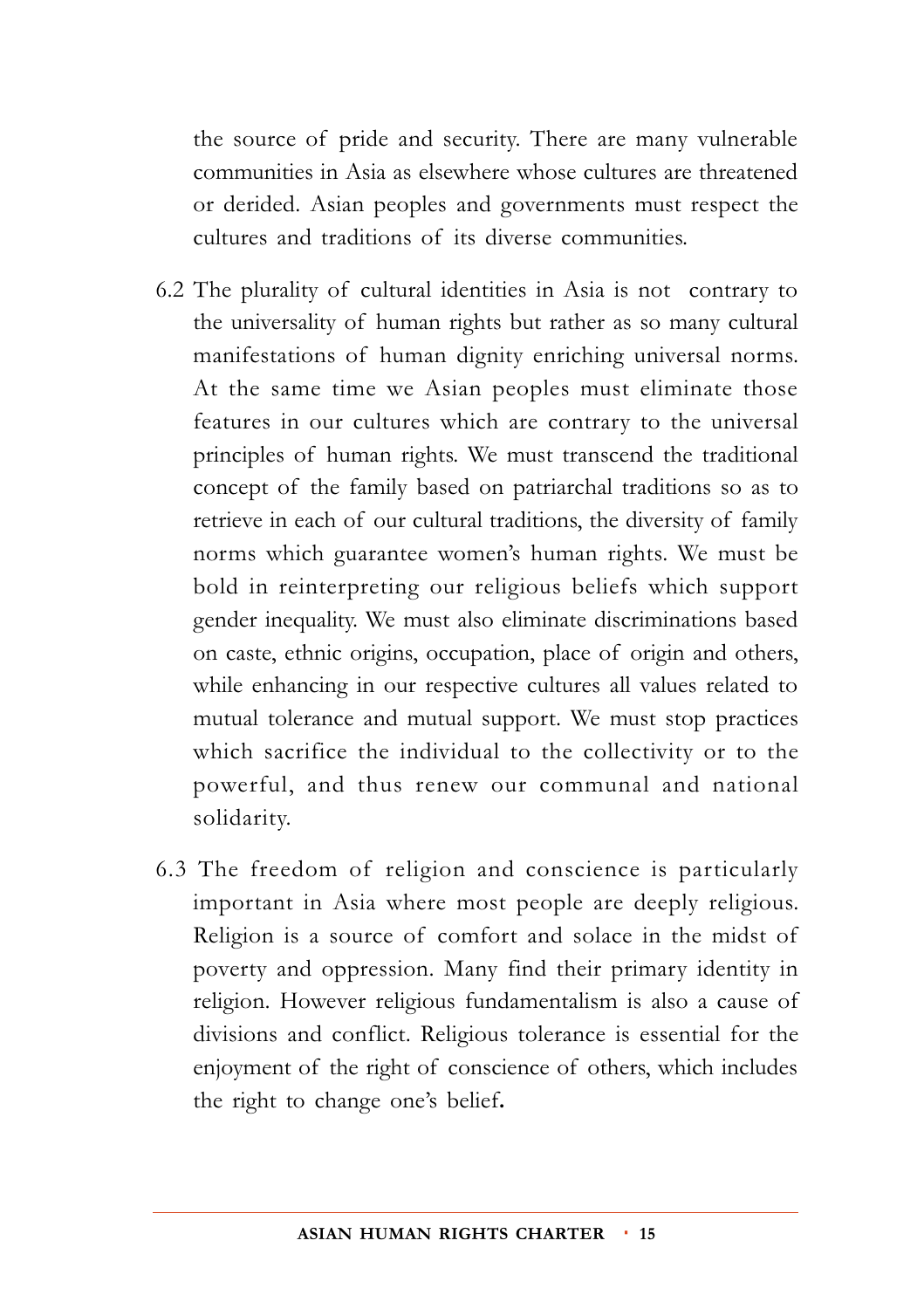# <span id="page-15-0"></span>THE RIGHT TO DEVELOPMENT AND SOCIAL JUSTICE

- 7.1 Every individual has the right to the basic necessities of life and to protection against abuse and exploitation. We all have the right to literacy and knowledge, to food and clean water, shelter and to medical facilities for a healthy existence. All individuals and human groups are entitled to share the benefits of the progress of technology and of the growth of the world economy.
- 7.2 Development, for individuals and states, does not mean merely economic development. It means the realization of the full potential of the human person. Consequently they have the right to artistic freedom, freedom of expression and the cultivation of their cultural and spiritual capacities. It means the right to participate in the affairs of the state and the community. It implies that states have the right to determine their own economic, social and cultural policies free from hegemonic pressures and influences.

# RIGHTS OF VULNERABLE GROUPS

8.1 Asian states should formulate and implement public policies within the above general framework of rights. We believe that in this way we will establish fair and humane conditions for our individual and corporate lives and ensure social justice. However, there are particular groups who for historical or other reasons are weak and vulnerable and consequently require special protection for the equal and effective enjoyment of their human rights. We discuss the situation of several such groups, but we recognize that there are also other groups who suffer from discrimination and oppression. They include people who through civil conflict, government policies or economic hardships are displaced from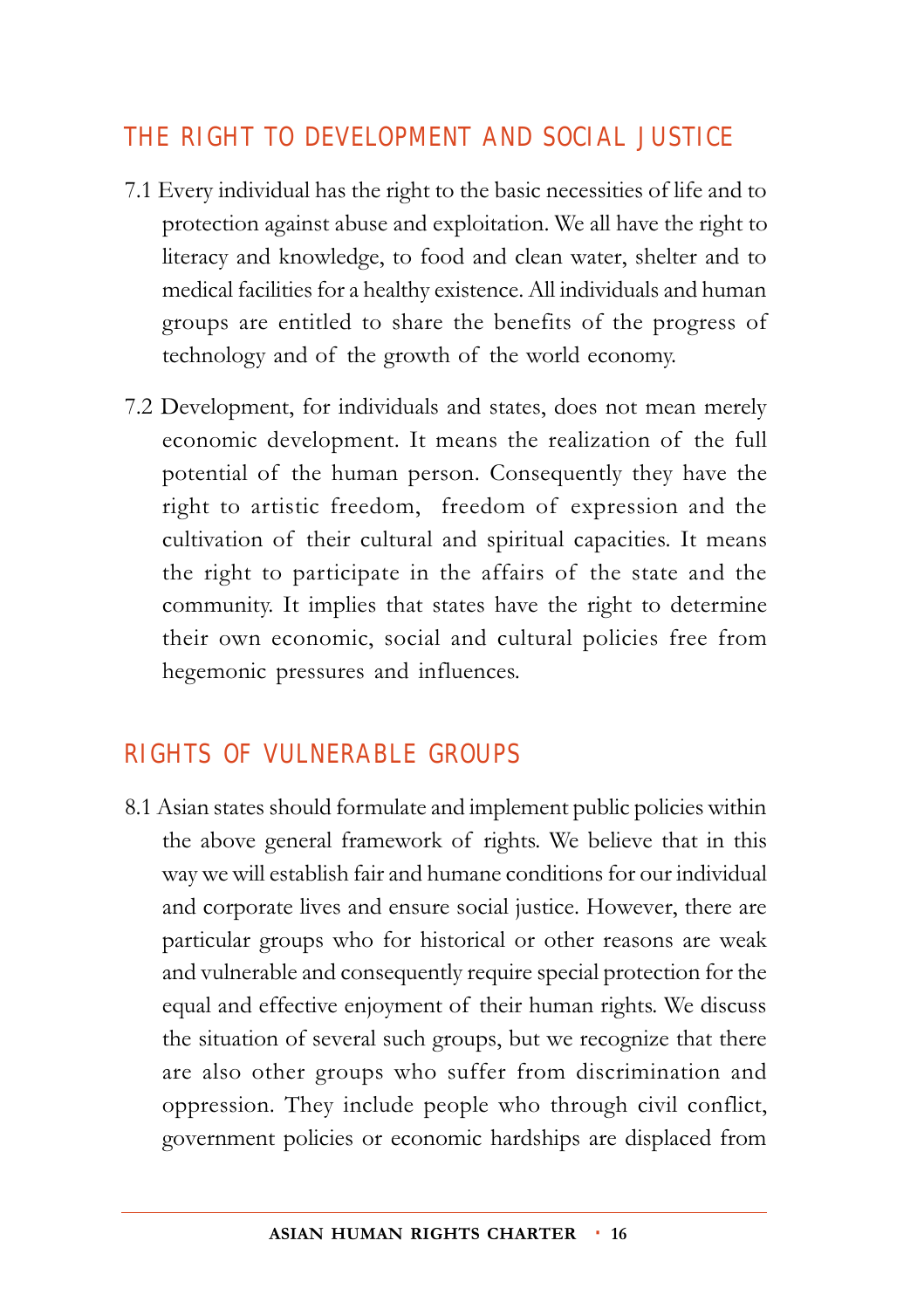<span id="page-16-0"></span>their homes and seek refuge in other places internally or in foreign lands. Our states and societies have become less tolerant of minorities and indigenous people, whose most basic rights are frequently violated. Many of our societies still discriminate against gays and lesbians, denying them their identity and causing them great anguish and misery. Various economic groups, like peasants and fishing communities, suffer from great deprivation and live in constant fear of threats to their livelihood from landlords and capitalist enterprises. All these groups deserve special attention. We urge states and communities to give the highest priority to the amelioration of their social and economic conditions.

### WOMEN

- 9.1 In most Asian societies women suffer from discrimination and oppression. The cause of their oppression lies in both history and contemporary social and economic systems.
- 9.2 The roots of patriarchy are systemic and its structures dominate all institutions, attitudes, social norms and customary laws, religions and values in Asian societies, crossing the boundaries of class, culture, caste and ethnicity. Oppression takes many forms, but is most evident in sexual slavery, domestic violence, trafficking in women and rape. They suffer discrimination in both public and private spheres. The increasing militarization of many societies in Asia has led to the increase of violence against women in situations of armed conflict, including mass rape, forced labour, racism, kidnapping and displacement from their homes. As female victims of armed conflict are often denied justice, rehabilitation, compensation and reparation of the war crimes committed against them, it is important to emphasis that systematic rape is a war crime and a crime against humanity.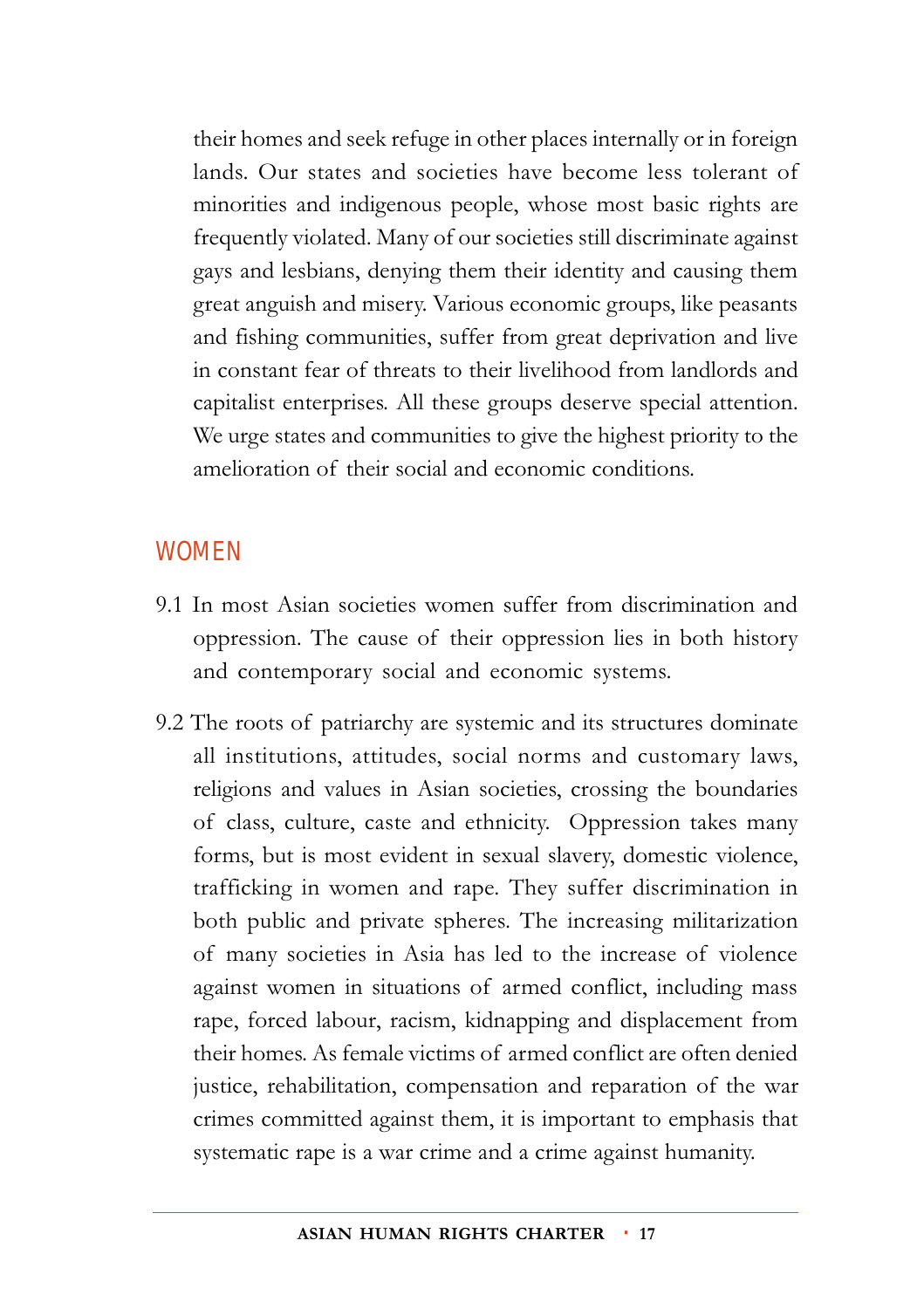- 9.3 To end discrimination against women in the field of employment and the right to work, women should be given the right to employment opportunities, the free choice of profession, job security, equal remuneration, the right to compensation in respect of domestic work, the right to protection of health and safe working conditions, especially in safeguarding of the function of reproduction and special protection in times of pregnancy from work that may be harmful. Women should be given the full right to control their sexual and reproductive health, free from discrimination or coercion, and be given access to information about sexual and reproductive health care and safe reproductive technology.
- 9.4 There are few legal provisions to protect women against violations of their rights within the domestic and patriarchal realm. Their rights in public law are seldom observed. Affirmative measures should be taken to ensure full and equal participation of women in the political and public life of the society. A considerable increase in the presence of women in the various institutions of state power and in the fields of business, agriculture and land ownership must be provided for by way of affirmative action. The political, social and economic empowerment of women is essential for the defence of their legal rights.

### CHILDREN

10.1 As with women, their oppression takes many forms, the most pervasive of which are child labour; sexual slavery; child pornography; the sale and trafficking of children; prostitution; sale of organs; conscription into drug trafficking; the physical, sexual and psychological abuse of children within families; discrimination against children with HIV/AIDS; forced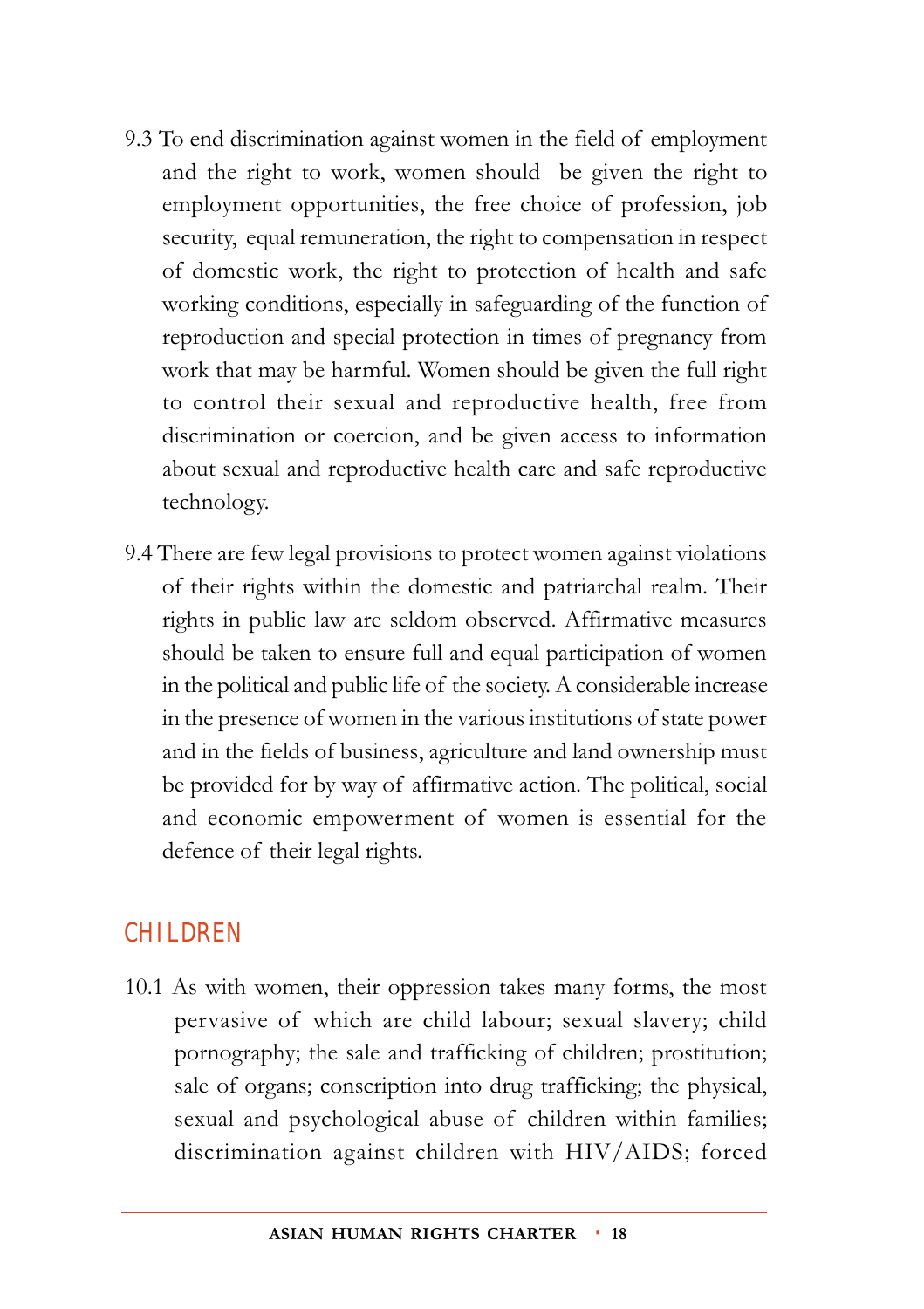<span id="page-18-0"></span>religious conversion of children; the displacement of children with and without their families by armed conflicts; discrimination; and environmental degradation. An increasing number of children are forced to live on the streets of Asian cities and are deprived of the social and economic support of families and communities.

- 10.2 Widespread poverty, lack of access to education and social dislocation in rural areas are among the causes of the trends which increase the vulnerability of children. Long-established forms of exploitation and abuse, such as bonded labour or the use of children for begging or sexual gratification are rampant. Female infanticide due to patriarchal gender preference and female genital mutilation are widely practised in some Asian countries.
- 10.3 Asian states have failed dismally to look after children and provide them with even the bare means of subsistence or shelter. We call on Asian states to ratify and implement the Convention on the Rights of the Child. We also call on communities to take the responsibility for monitoring violations of children's rights and to press for the implementation of the UN Convention in appropriate ways in their own social contexts.

### DIFFERENTLY ABLED PERSONS

11.1 Traditionally Asian societies cared for those who were physically or mentally handicapped. Increasingly our communal values and structures, under the pressure of new forms of economic organizations, have become less tolerant of such persons. They suffer enormous discrimination in access to education,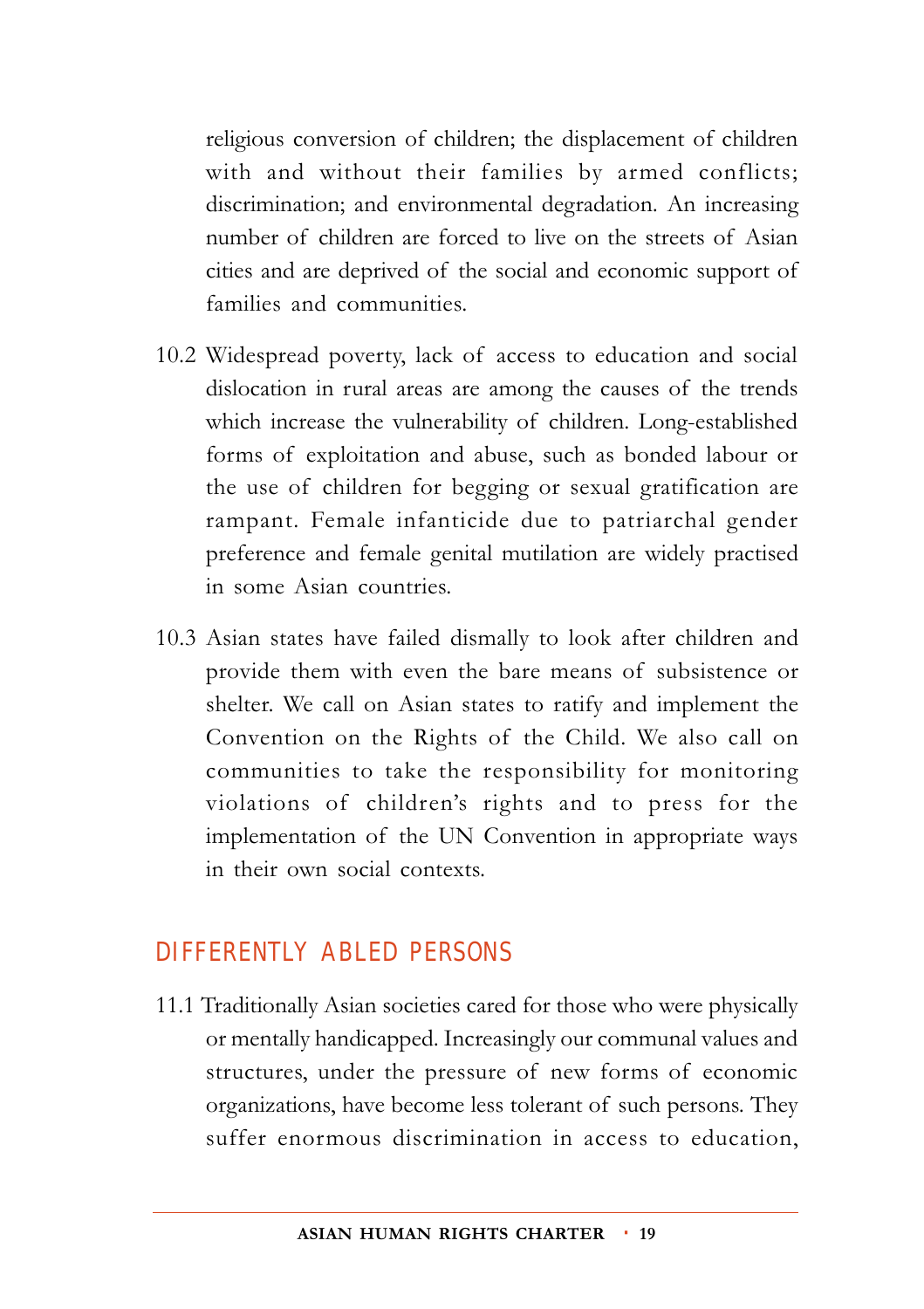<span id="page-19-0"></span>employment and housing. They are unable to enjoy many of their human rights due to prejudice against them and the absence of provisions responding to their special demands. Their considerable abilities are not properly recognized and they are forced into jobs which offer low pay and little prospects of promotion. They have the right to provisions which enable them to live in dignity, with security and respect, and to have opportunities to realize their full potential.

11.2 The need to treat such persons with respect for their human rights is apparent in the dismal way Asian states treat those with HIV or AIDS. They are the victims of gross discrimination. A civilized society which respects human rights would recognize their right to live and die with dignity. It would secure to them the right to adequate medical care and to be protected from prejudice, discrimination or persecution.

### WORKERS

12.1 The rapid industrialization of Asian societies has undermined traditional forms of the subsistence economy and has destroyed possibilities of the livelihood of large sections of the rural people. Increasingly they and other groups are forced into wage employment, often in industry, working under appalling conditions. For the majority of the workers there is little or no protection from unfair labour laws. The fundamental rights to form trade unions and bargain collectively are denied to many. Their wages are grossly inadequate and working conditions are frequently grim and dangerous. Globalization adds to the pressures on workers as many Asian states seek to reduce the costs of production, often in collusion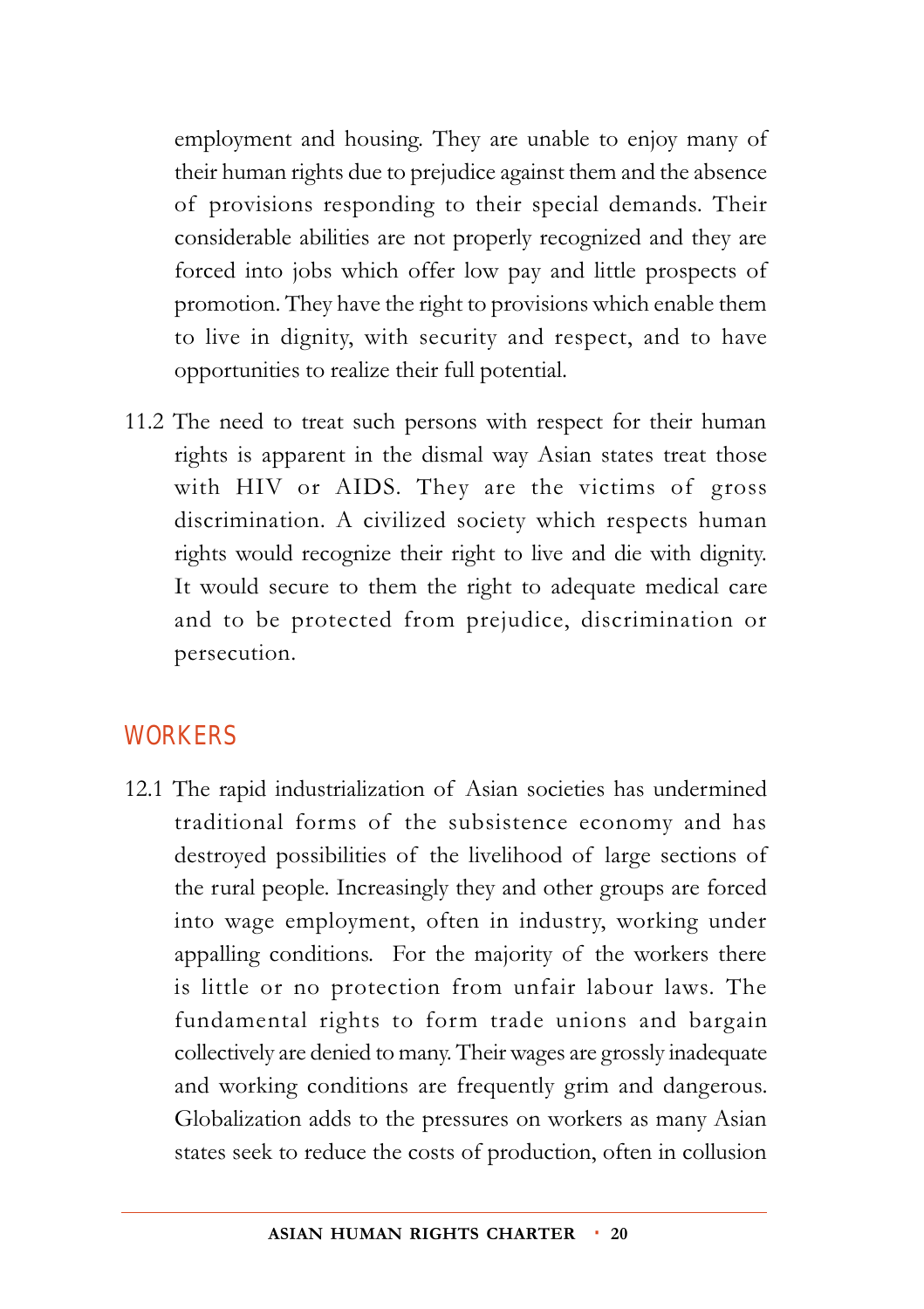with foreign corporations and international financial institutions.

<span id="page-20-0"></span>12.2 A particularly vulnerable category of workers are migrant workers. Frequently separated from their families, they are exploited in foreign states whose laws they do not understand and are afraid to invoke. They are often denied rights and conditions which local workers enjoy. They slog without access to adequate accommodation, health care, or legal protection. In many cases migrants suffer racism and xenophobia, and domestic helpers are subjected to humiliation and sometimes, sexual abuse.

### **STUDENTS**

13.1 Students in Asia struggled against colonialism and fought for democratization and social justice. As a result of their fearless commitment to social transformation they have often suffered from state violence and repression and remain as one of the key targets for counter-insurgency operations and internal security laws and operations. Students are frequently denied the right to academic freedom and to the freedoms of expression and association.

# PRISONERS AND POLITICAL DETAINEES

- 14.1 In few areas is there such a massive violation of internationally recognized norms as in relation to prisoners and political detainees.
- 14.2 Arbitrary arrests, detention, imprisonment, ill-treatment, torture, cruel and inhuman punishment are common occurrences in many parts of Asia. Detainees and prisoners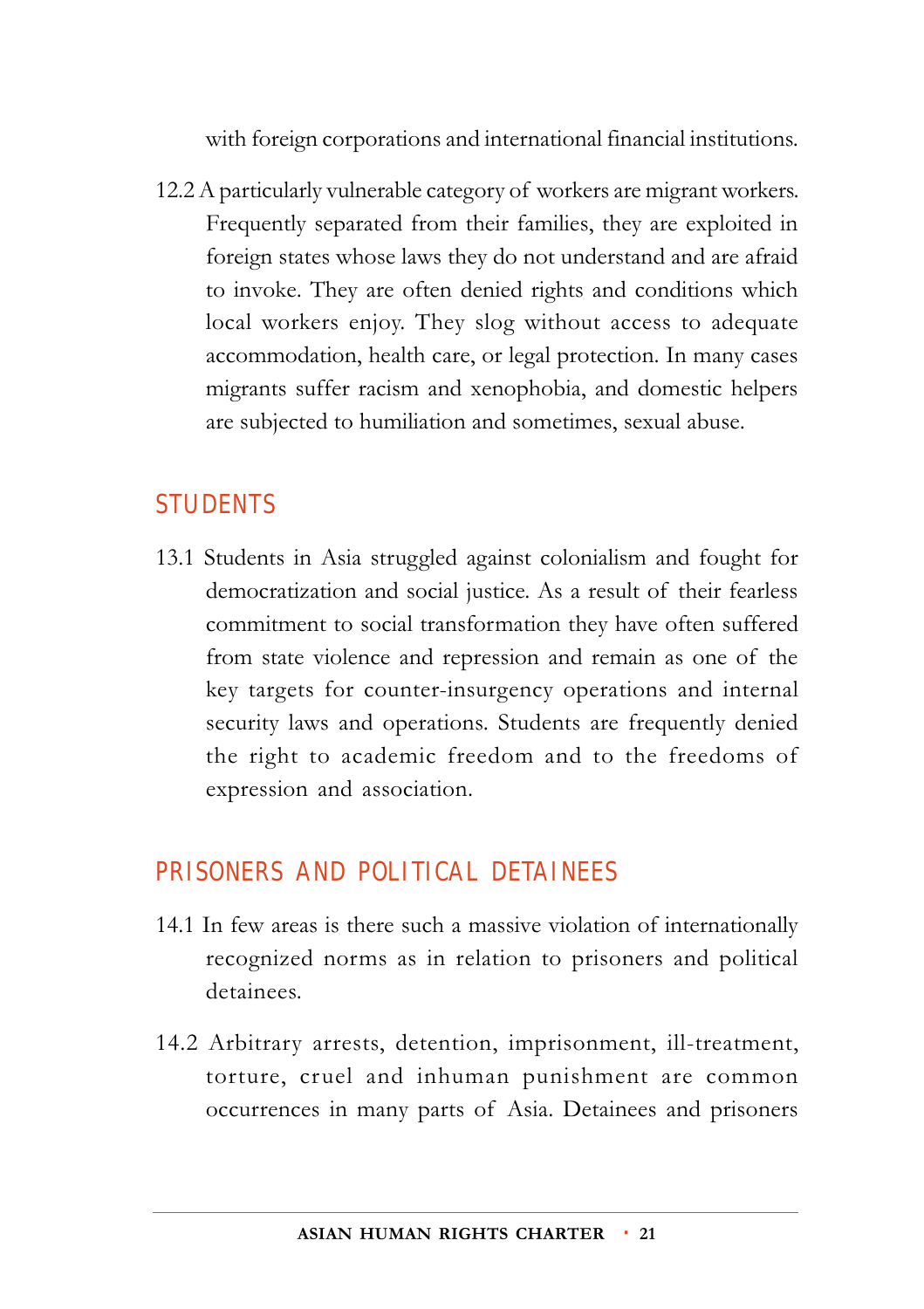<span id="page-21-0"></span>are often forced to live in unhygienic conditions, are denied adequate food and health care and are prevented from having communication with, and support from, their families. Different kinds of prisoners are frequently mixed in one cell, with men, women and children kept in proximity. Prison cells are normally overcrowded. Deaths in custody are common. Prisoners are frequently denied access to lawyers and the right to fair and speedy trials.

14.3 Asian governments often use executive powers of detention without trial. They use national security legislation to arrest and detain political opponents. It is notable that, in many countries in Asia, freedom of thought, belief and conscience have been restricted by administrative limits on freedom of speech and association.

### THE ENFORCEMENT OF RIGHTS

15.1 Many Asian states have guarantees of human rights in their constitutions, and many of them have ratified international instruments on human rights. However, there continues to be a wide gap between rights enshrined in these documents and the abject reality that denies people their rights. Asian states must take urgent action to implement the human rights of their citizens and residents.

### PRINCIPLES FOR ENFORCEMENT

- 15.2 We believe that systems for the protection of rights should be based on the following principles.
- 15.2a Human rights are violated by the state, civil society and business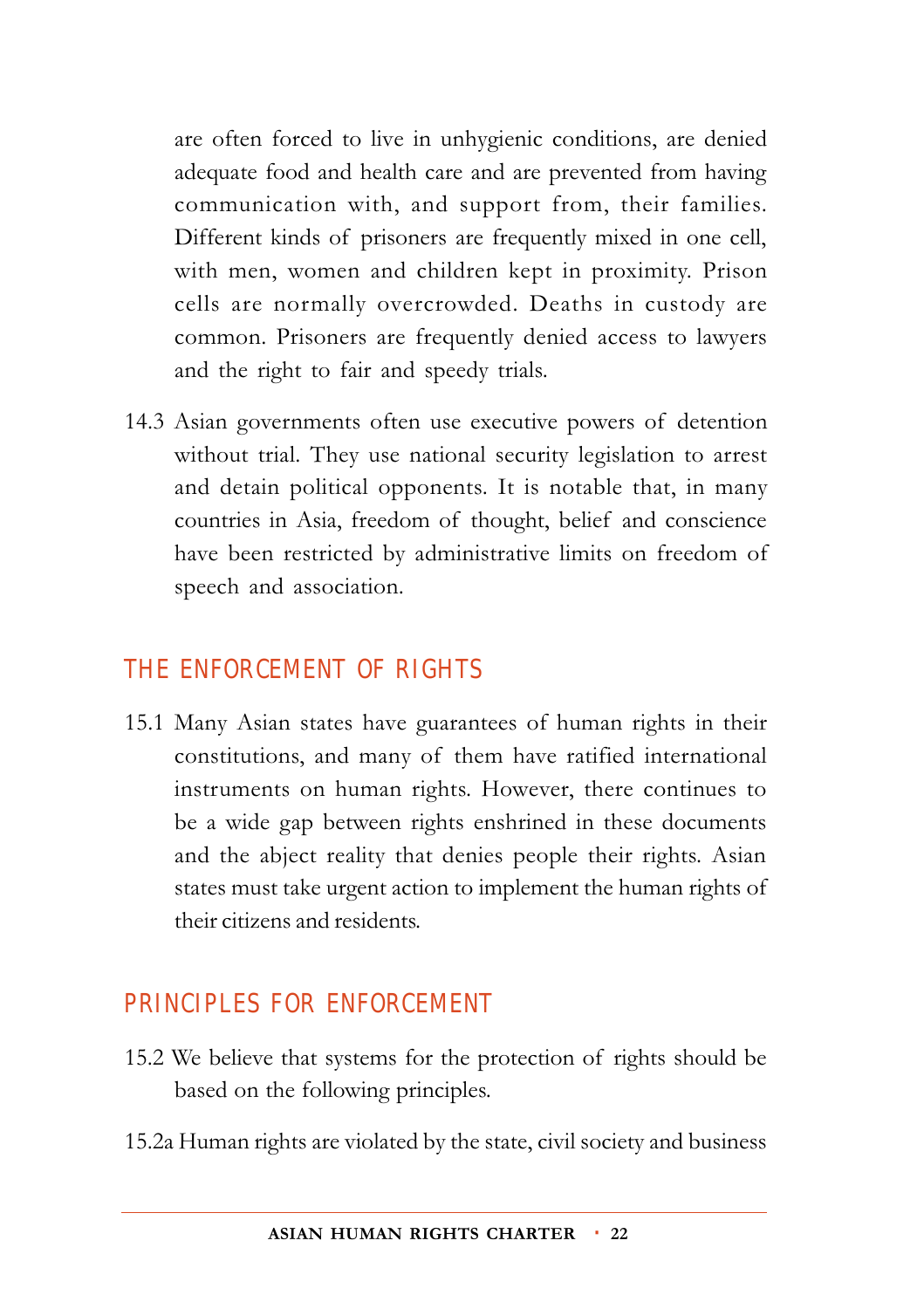corporations. The legal protection for rights has to be extended against violations by all these groups. It is also necessary to reform these groups by strengthening their ethical foundations and values and inculcating in them a sense of their responsibility towards the disadvantaged and the oppressed.

- 15.2b The promotion and enforcement of rights is the respon-sibility of all groups in society, although the primary responsibility is that of the state. The enjoyment of many rights, especially social and economic, requires a positive and proactive role of governments. There is a clear and legitimate role for NGOs in raising consciousness of rights, formulating standards, and ensuring their protection by governments and other groups. Professional groups like lawyers and doctors have special responsibilities connected with the nature of their work to promote the enforcement of rights and prevent abuses of power.
- 15.2c Since rights are seriously violated in situations of civil strife and are strengthened if there is peace, it is the duty of the state and other organizations to find peaceful ways to resolve social and ethnic conflicts and to promote tolerance and harmony. For the same reasons no state should seek to dominate other states and states should settle their differences peacefully.
- 15.2d Rights are enhanced if democratic and consensual practices are followed and it is therefore the responsibility of all states and other organisations to promote these practices in their work and in their dealings with others.
- 15.2e Many individuals and groups in Asia are unable to exercise their rights due to restrictive or oppressive social customs and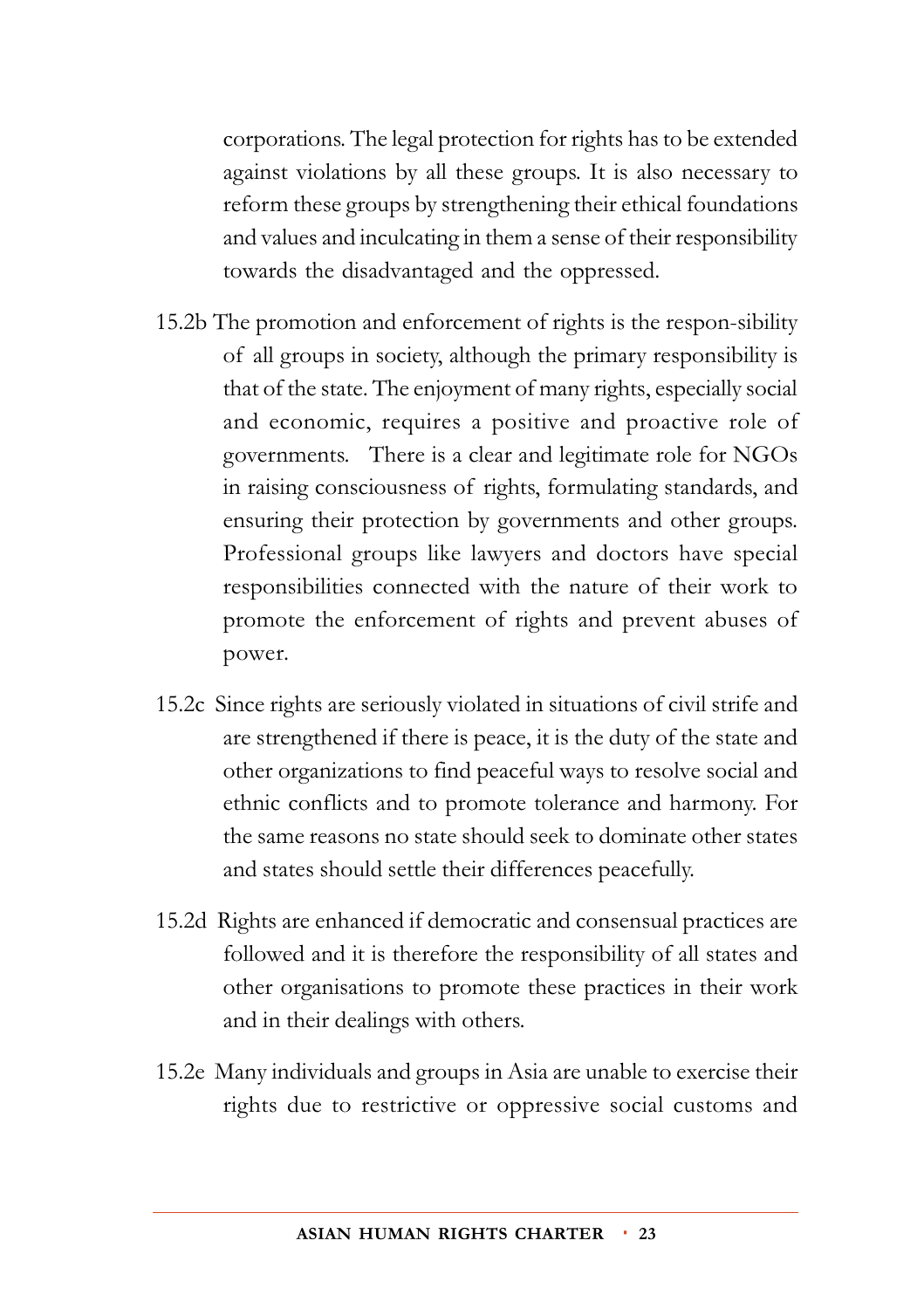practices, particularly those related to caste, gender, or religion. Therefore the immediate reform of these customs and practices is necessary for the protection of rights. The reforms must be enforced with vigour and determination.

- 15.2f A humane and vigorous civil society is necessary for the promotion and protection of human rights and freedoms, for securing rights within civil society and to act as a check on state institutions. Freedoms of expression and association are necessary for the establishment and functioning of institutions of civil society.
- 15.2g It is necessary to curb the exploitative practices of business corporations and to ensure that they do not violate rights of workers, consumers and the public.

### STRENGTHENING THE FRAMEWORK FOR RIGHTS

- 15.3a It is essential to secure the legal framework for rights. All states should include guarantees of rights in their constitutions, which should be constitutionally protected against erosion by legislative amendments. They should also ratify international human rights instruments. They should review their legislation and administrative practices against national and international standards with the aim of repealing provisions which contravene these standards, particularly legislation carried over from the colonial period.
- 15.3b Knowledge and consciousness of rights should be raised among the general public, and state and civil society institutions. Awareness of the national and international regime of rights should be promoted. Individuals and groups should be acquainted with legal and administrative procedures whereby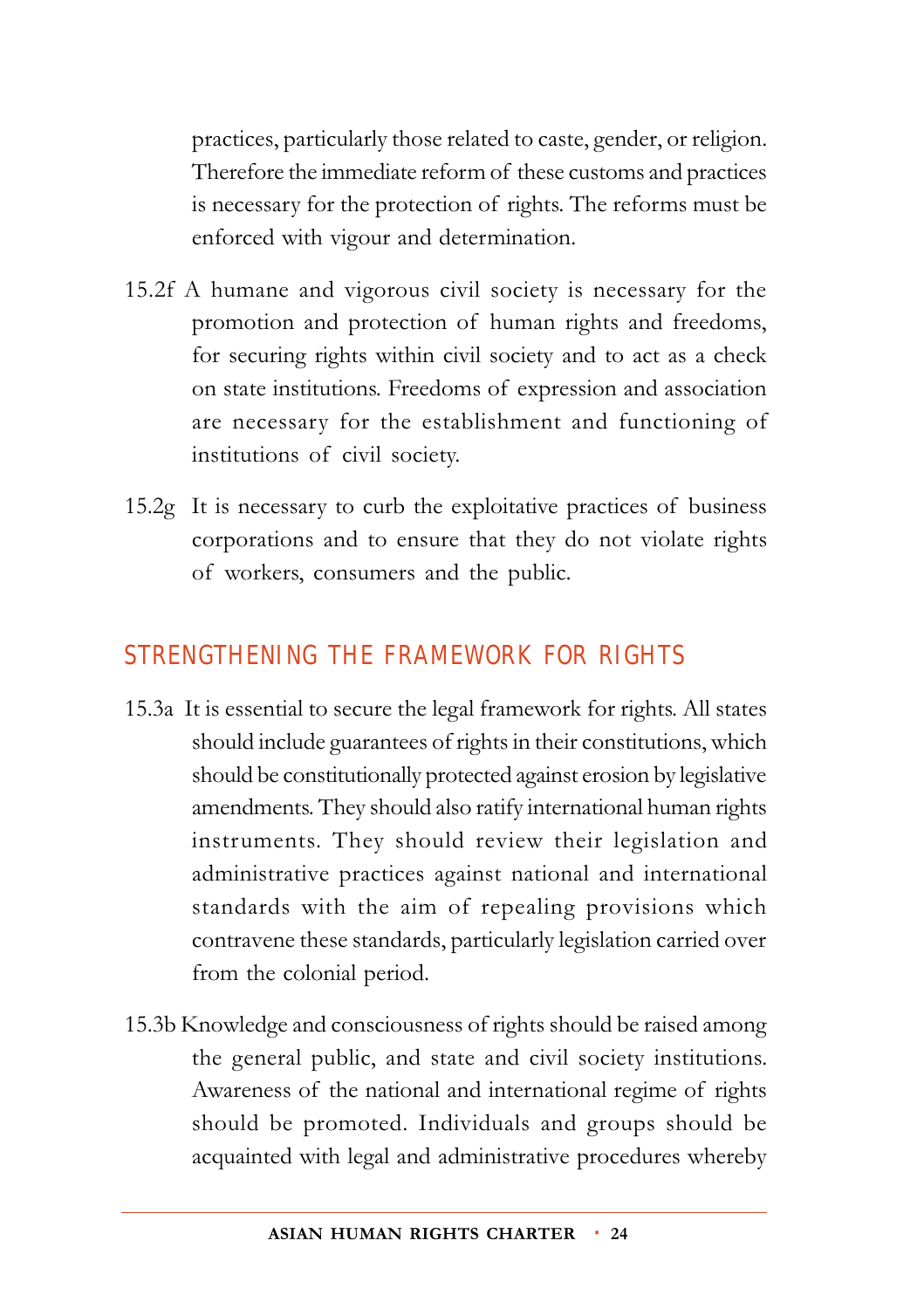they can secure their rights and prevent abuse of authority. NGOs should be encouraged to become familiar with and deploy mechanisms, both national and inter-national, for monitoring and review of rights. Judicial and administrative decisions on the protection of rights should be widely disseminated, nationally and in the Asian region. Governments, NGOs and educational institutions should co-operate in disseminating information about the importance and content of human rights.

15.3c Numerous violations of rights occur while people are in custody and through other activities of security forces. Sometimes these violations take place because the security forces do not respect the permissible scope of their powers or do not realise that the orders under which they are acting are unlawful. Members of the police, prison services and the armed forces should be provided training in human rights norms.

### THE MACHINERY FOR THE ENFORCEMENT OF RIGHTS

15.4a The judiciary is a major means for the protection of rights. It has the power to receive complaints of the violation of rights, to hear evidence, and to provide redress for violations, including punishment for violators. The judiciary can only perform this function if the legal system is strong and wellorganized. The members of the judiciary should be competent, experienced and have a commitment to human rights, dignity and justice. They should be independent of the legislature and the executive by vesting the power of their appointment in a judicial service commission and by constitutional safeguards of their tenure. Judicial institutions should fairly reflect the character of the different sections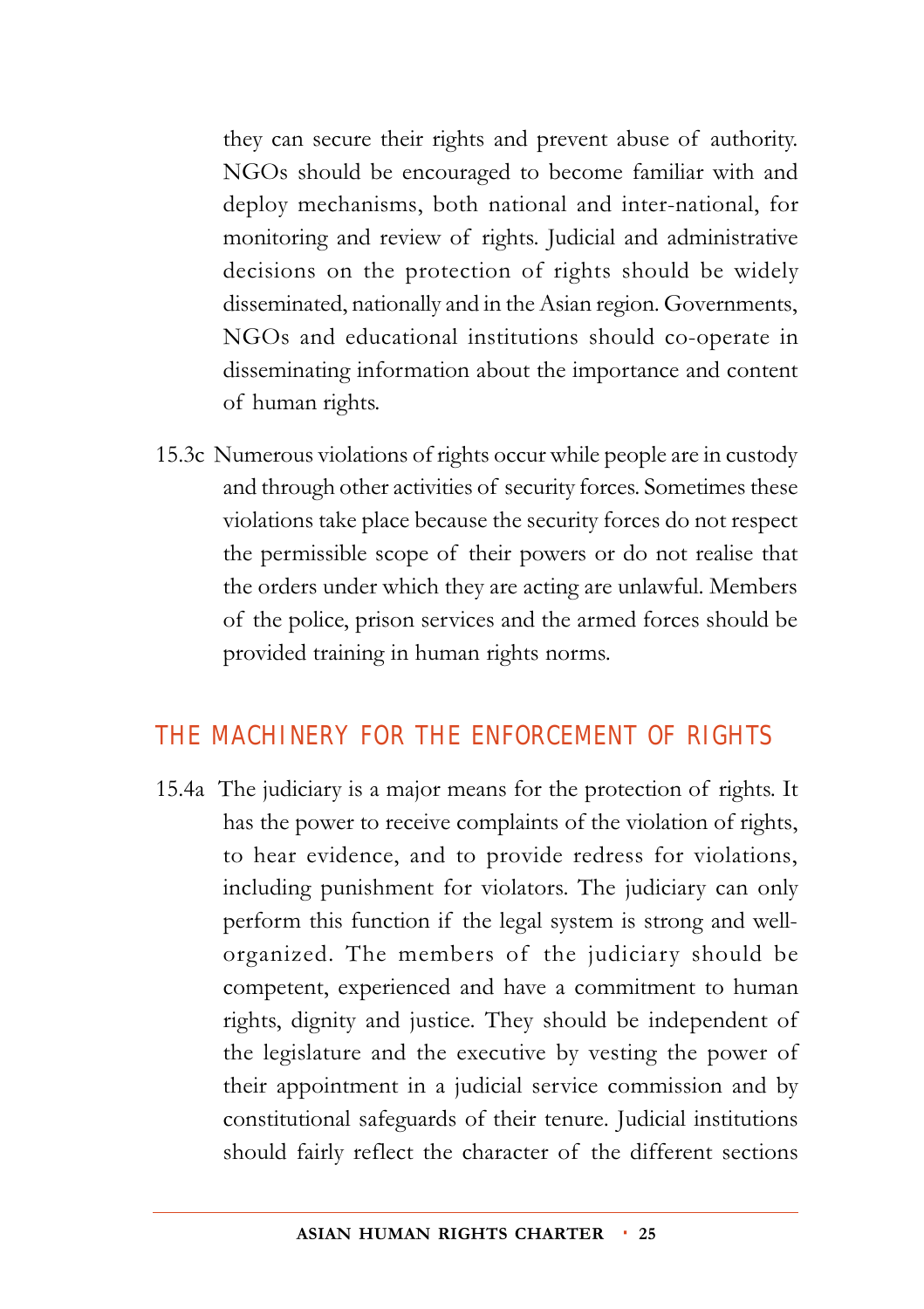of the people by religion, region, gender and social class. This means that there must be a restructuring of the judiciary and the investigative machinery. More women, more underprivileged categories and more of the Pariahs of society must by deliberate State action be lifted out of the mire and instilled in judicial positions with necessary training. Only such a measure will command the confidence of the weaker sector whose human rights are ordinarily ignored in the traditional societies of Asia.

- 15.4.b The legal profession should be independent. Legal aid should be provided for those who are unable to afford the services of lawyers or have access to courts, for the protection of their rights. Rules which unduly restrict access to courts should be reformed to provide a broad access. Social and welfare organizations should be authorised to bring legal action on behalf of individuals and groups who are unable to utilize the courts.
- 15.4c All states should establish Human Rights Commissions and specialized institutions for the protection of rights, particularly of vulnerable members of society. They can provide easy, friendly and inexpensive access to justice for victims of human rights violations. These bodies can supplement the role of the judiciary. They enjoy special advantages: they can help establish standards for the implementation of human rights norms; they can disseminate information about human rights; they can investigate allegations of violation of rights; they can promote conciliation and mediation; and they can seek to enforce human rights through administrative or judicial means. They can act on their own initiative as well on complaints from members of the public.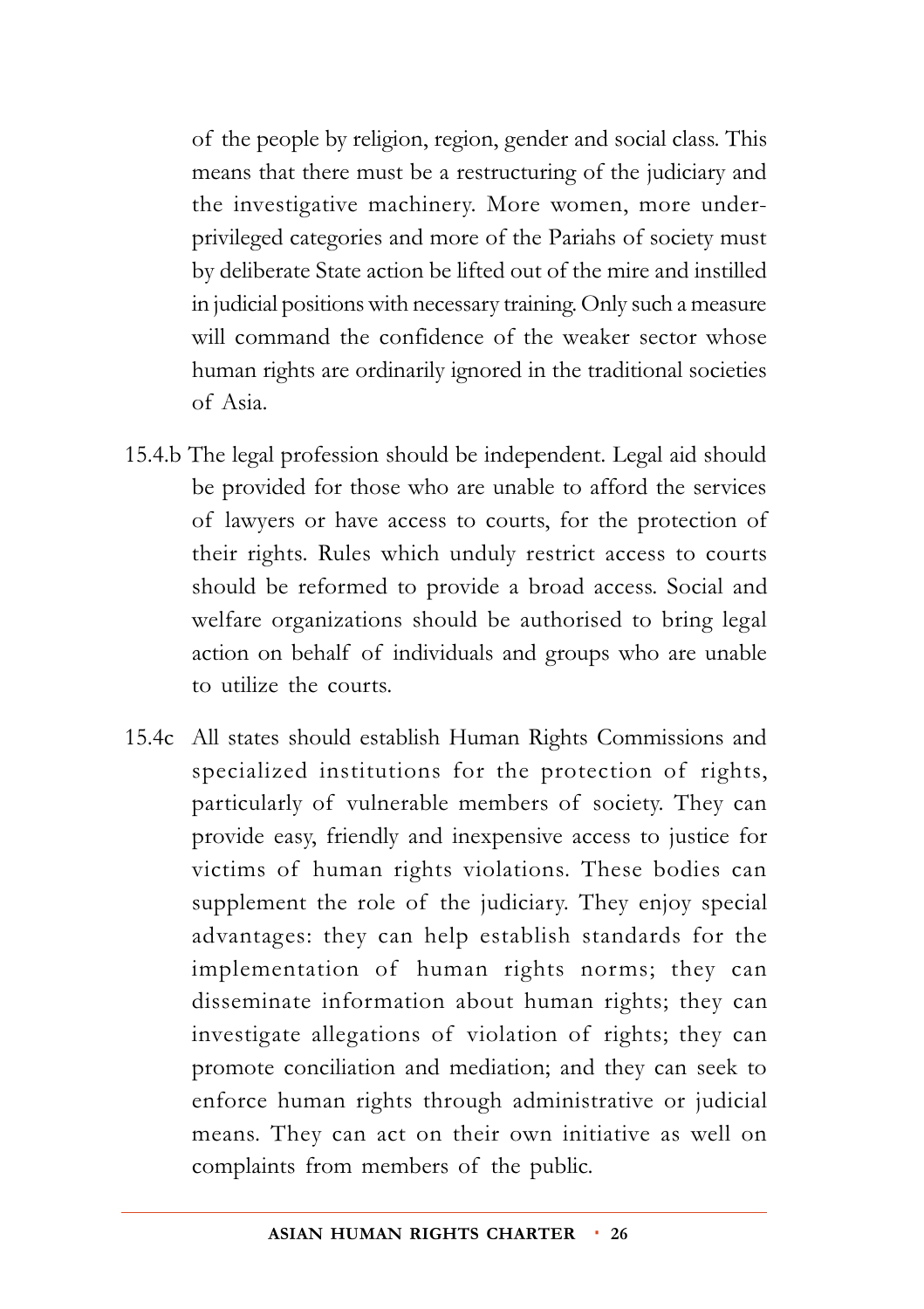15.4d Civil society institutions can help to enforce rights through the organization of People's Tribunals, which can touch the conscience of the government and the public. The establishment of People's Tribunals emphasizes that the responsibility for the protection of rights is wide, and not a preserve of the state. They are not confined to legal rules in their adjudication and can consequently help to uncover the moral and spiritual foundations of human rights.

# REGIONAL INSTITUTIONS FOR THE PROTECTION OF RIGHTS

- 16.1 The protection of human rights should be pursued at all levels, local, national, regional and international. Institutions at each level have their special advantages and skills. The primary responsibility for the protection of rights is that of states, therefore priority should be given to the enhancement of state capacity to fulfil this obligation.
- 16.2 Asian states should adopt regional or sub-regional institutions for the promotion and protection of rights. There should be an inter-state Convention on Human Rights, formulated in regional forums with the collaboration of national and regional NGOs. The Convention must address the realities of Asia, particularly the obstacles that impede the enjoyment of rights. At the same time it must be fully consistent with international norms and standards. It should cover violations of rights by groups and corporations in addition to state institutions. An independent commission or a court must be established to enforce the Convention. Access to the commission or the court must be open to NGOs and other social organizations.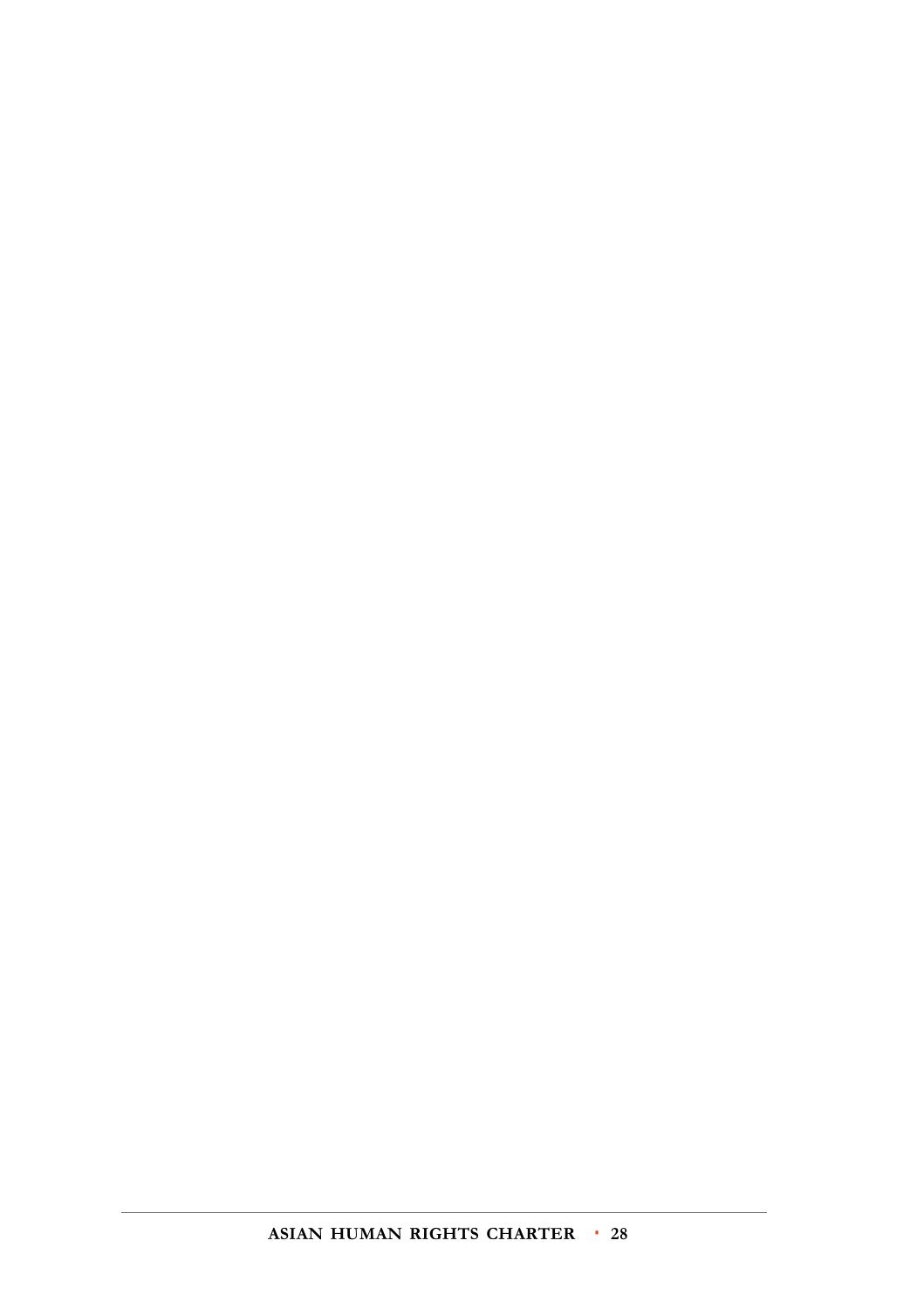#### APPENDIX A

# GROUPS AND INDIVIDUALS INVOLVED WITH SHAPING THIS CHARTER

#### PLANNING COMMITTEE

**Mathews George CHUNAKARA, Christian Conference of Asia, Hong Kong ♦ FERNANDO Basil,** UNTAC-Human Rights Component, Cambodia  $\blacklozenge$  **JAYATHILAKA Linus**, Organisation for Democracy and Human Rights, Sri Lanka ◆ KIM Kyung-nam Rev., NCC-Human Rights Committee, south Korea ◆ MUTTETUWEGAMA Samanpriya Ramani, INFORM, Sri Lanka ◆ NACPIL-MANIPON Aida **Jean**, CCA – International Affairs, Shatin, Hong Kong  $\blacklozenge$  **RASIAH Sivarasa**, SUARAM, Malaysia  $\blacklozenge$ **SAJOR India Lourdes**, Asian Women's Human Rights Council, The Philippines ♦ WONG Kai Shing, Asian Human Rights Commission, Hong Kong

#### INITIAL DRAFTING COMMITTEE

**Mathews George CHUNAKARA**, Christian Conference of Asia, Hong Kong ♦ FERNANDO Basil. UNTAC-Human Rights Component, Cambodia ◆ NACPIL-MANIPON Aida Jean, CCA – International Affairs, Shatin, Hong Kong  $\blacklozenge$  SAJOR India Lourdes, Asian Women's Human Rights Council, The Philippines ◆ **TREMEWAN Christopher**, University of Auckland, New Zealand ◆ TY Renaldo, University of the Philippines, The Philippines  $\blacklozenge$  WONG Kai Shing, Asian Human Rights Commission, Hong Kong

#### INDIVIDUALS AND ORGANISATIONS WHO HAVE RESPONDED TO THE QUESTIONNAIRE REGARDING ASIAN HUMAN RIGHTS CHARTER

**ABAD La Reinne**, ISIS International, Quezon City, The Philippines  $\blacklozenge$  **ABRAHAM Ammu**, Centre for Education and Documentation, Bombay, India  $\blacklozenge$  **ALLMARK C. V.**, Tribal Refugee Welfare in South East Asia, Australia  $\blacklozenge$  ANA Genevieve C., Women's Information and Communication Service, Quezon City, Philippines  $\blacklozenge$  **ASPIRAS Jose Ventura**, PROCESS, Metro Manila, Philippines  $\blacklozenge$  **Bar Council of Malaysia**, Kuala Lumpur, Malaysia ◆ BAYES Helen, Defence for Children International - DCI Australia, Dickson, Australia ◆ **BOONYABANCHA Somsook**, Asian Coalition for Housing Rights, Bangkok, Thailand ♦ Burma Issues, Bangkok, Thailand ♦ CA TELLEZ Cynthia, Mission for Filipina Migrant Workers, Hong Kong  $\triangle$  Catholic Human Rights Committee - Japan, Tokyo, Japan  $\triangle$  Centre for Trade Unions and Human Rights (CTUHR), Quezon City, The Philippines  $\blacklozenge$  CHHIBBER Y. P., Peoples Union for Civil Liberties, New Delhi, India ◆ CHOWDERY N.R., Law Council of Australia, Sydney, Australia  $\blacklozenge$  Citizens for Democracy (CFD), New Delhi, India  $\blacklozenge$  D'SILVA Allwyn, Jagruti Kendra, Bombay, India  $\blacklozenge$  D'SOUZA Corinne Kumar, Vimochana, Bangalore, India  $\blacklozenge$  DAHAL Shiva **Hari**, Informal Sector Service Centre (INSEC), Kathmandu, Nepal ◆ **DE LUNA Anelyn**, Task Force Detainees of the Philippines, Quezon City, Philippines  $\blacklozenge$  **DHUNGEL Om**, Human Rights Organisation of Bhutan (HUROB), Lalitpur, Nepal u **DIOKNO Maria Socorro I..,** Free Legal Assistance Group, The Philippines  $\triangle$  **DONELSON Mike**, Asia Partnership for Human Development, Kowloon, Hong Kong  $\triangle$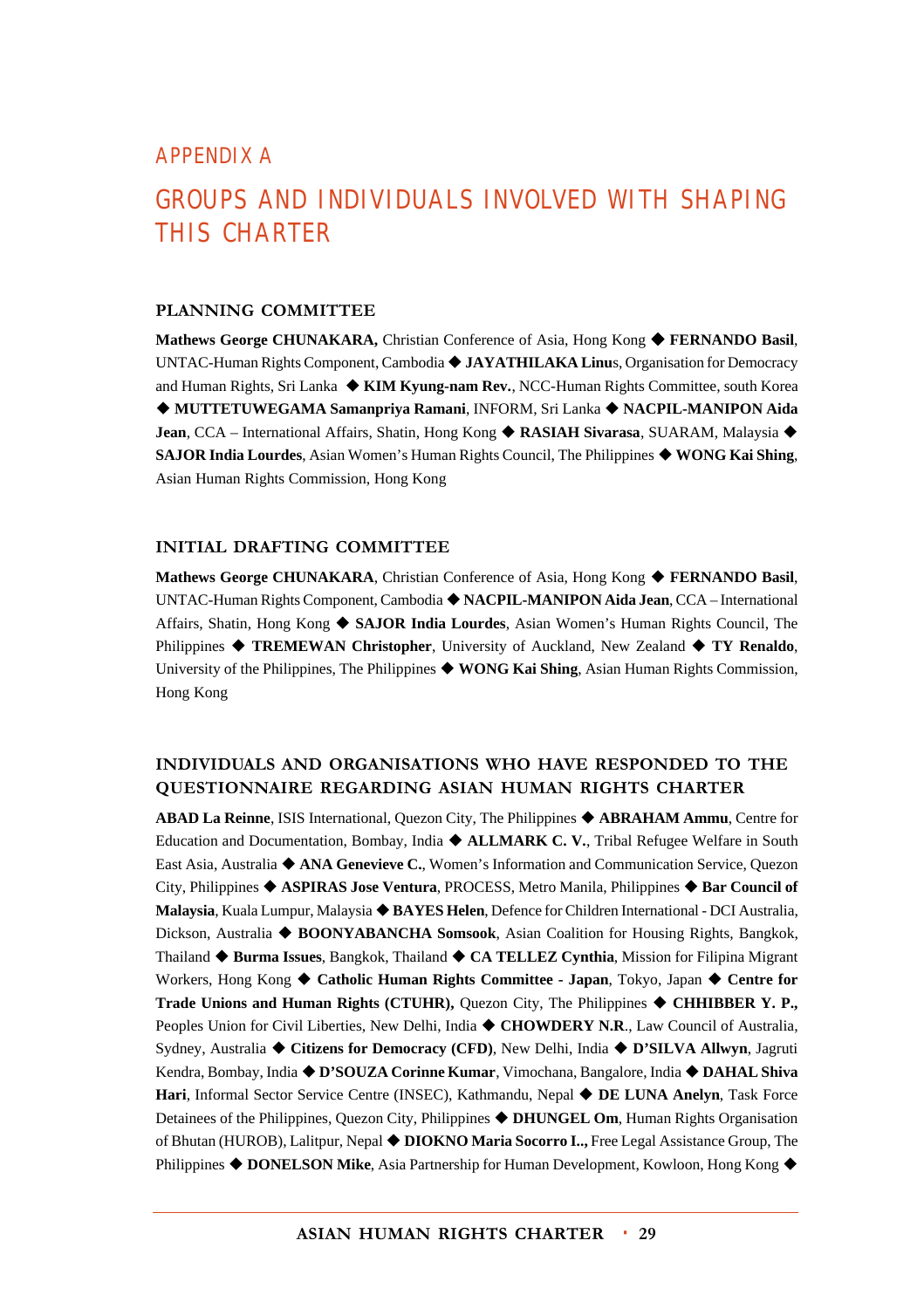**DULAKI Vani**, Fiji Women's Rights Movement, Suva, Fiji  $\blacklozenge$  **ENGINEER Asghar Ali**, Centre for Study of Society and Secularism, Bombay, India  $\blacklozenge$  Ecumenical Commission for Displaced Families **and Communities**, Quezon City, The Philippines ♦ **FAROOQUE Mohiuddin**, Bangladesh Environmental Lawyers' Association, Dhaka, Bangladesh  $\blacklozenge$  **FIRTH Oswald Fr.,** Social Economic and Development Center (SEDEC), Colombo, Sri Lanka ◆ Fishermen's Service Center, Kaoshiung, Taiwan ◆ FLORES **Potenciano**, Kilusang Mayo Uno, Manila, The Philippines  $\blacklozenge$  **Forum for Protection of Human Rights**, Kathmandu, Nepal ◆ **FRANCIS Daisy**, Canada-Asia Working Group, Toronto, Canada ◆ **Free Legal** Assistance Volunteers Association Inc., Cebu City, The Philippines  $\blacklozenge$  GANESALINGAM V. S., Home for Human Rights, Sri Lanka  $\blacklozenge$  GARCIA Edmundo, Coalition for Peace, Quezon City, The Philippines ◆ GARCIA Rosario, Ecumenical Movement for Justice & Peace, Manila, The Philippines ◆ GHAZNAVI Nafis, Human Rights Commission of Pakistan, Karachi, Pakistan  $\blacklozenge$  HUQ Fazlul, Madaripur Legal Aid Association, Madaripur, Bangladesh ◆ HUSSAIN Hameeda, Ain O Salish Kendra, Dhaka, Bangladesh ◆ **IDRIS S. M. Mohd**, Consumers' Association of Penang, Penang, Malaysia ◆ Indian Social Institute **(ISI), Bangalore, India ◆ International Young Christian Workers (IYCW) Asia-Pacific, Kowloon** City, Hong Kong  $\blacklozenge$  JAGUNOS Bern, Canada-Asia Working Group, Toronto, Canada  $\blacklozenge$  Japanese **Catholic Council for Justice and Peace, Koto-ku, Japan ♦ JOHN J., Delhi Forum, New Delhi, India ♦ KANDEL Krishna**, Amnesty International Nepal Section, Kathmandu, Nepal ♦ KARUNAN Wanida, Union for Civil Liberty, Bangkok, Thailand ♦ **KOOMPRAPHANT Sanphasit**, Child's Rights Programmes, CPCR, Bangkok, Thailand ♦ LAKSHMI. N., The Concerned for Working Children, Bangalore, India ◆ Law Department, Hong Kong University, Hong Kong ◆ LIMPIN Maria Teresa, Amnesty International Philippines, Quezon City, The Philippines  $\blacklozenge$  LIN Mei-jung Yvonne, Taiwan Grassroots Women Workers' Centre, Taipei, Taiwan  $\blacklozenge$  LUBI Tita, Gabriela Commission on Women's Political Rights, The Philippines ♦ MACLING Jean C., Ecumenical Centre for Development, Quezon City, Philippines  $\blacklozenge$  **MAYUR Rasmi**, Global Futures Network, Bombay, India  $\blacklozenge$  **MITCHELL Michael**, WSCF Asia-Pacific Solidarity Work, NSW, Australia  $\blacklozenge$  **MOLINO Benito E.**, Medical Action Group, Quezon City, The Philippines  $\blacklozenge$  **MU Wei Pin**, International Trade Secretariate, IUF Asia Pacific, Sydney, Australia ♦ MUNIER Asif, Coordinating Council for Human Rights in Bangladesh, Dhaka, Bangladesh ◆ **NEPAL Arun**, Prisoners Information Centre, Kathmandu, Nepal ◆ **NICHOLAS Collin**, Centre for Orang Asli Concerns, Kuala Lumpur, Malaysia u **PACIS Constance Sr.,** Ecumenical Commission for Displaces Families and Communities, The Philippines u **PARTAMIAN Herminte**, Australian Council of Churches, Australia  $\blacklozenge$  **PATEL Marti**, Women's Education for Advancement and Empowerment, Chiangmai, Thailand ◆ **PATHAK Ila**, Ahmedabad Women's Action Group (AWAG), India ◆ **PENARANDA Jose Victor, Council for People's Development, Metro Manila, The Philippines**  $\blacklozenge$ **PIMPLE Minar**, Youth for Unity and Voluntary Action, Bombay, India  $\blacklozenge$  **PINITPUVADOL Kamaline**, Child Rights Asia-Net, UNICEF, Bangkok, Thailand  $\blacklozenge$  **PLANTILLA Jefferson R.**, Asian Regional Resource Centre for Human Rights(ARRC), Thailand  $\blacklozenge$  PYAKUREL Sushil, South Asian Forum for Human Rights, Kathmandu, Nepal  $\blacklozenge$  RAINTUNG F.W. Rev., Department of Church Participation in Development, Jakarta, Indonesia ◆ RAJAKUMAR K., Centre for Socio-Legal Research and Documentation Service, Madras, India ◆ RAYMUNDO Roque C., Jesuit Refugee Service - Asia Pacific, Bangkok, Thailand  $\blacklozenge$  Research/Action Institute for Koreans in Japan (RAIK), Tokyo, Japan  $\blacklozenge$ **RODRIGUEZ June**, Rural Enlightenment and Accretion in Philippine Society, Quezon City, The Philippines  $\blacklozenge$  **SAGUINSIN Grace**, Alliance of Advocates for Indigenous Peoples' Rights (TABAK), Quezon City, The Philippines  $\blacklozenge$  **SAMARAJIWA Ainsley**, Centre for Society and Religion, Colombo, Sri Lanka ◆ **SENTULI Lopeti**, Pactific Concerns Resource Center Inc., Suva, Fiji ◆ **SHAHANI M. L.,** Shahani Law Associates, Karachi, Pakistan  $\blacklozenge$  Shan Human Rights Foundation, Mae Hong Son, Thailand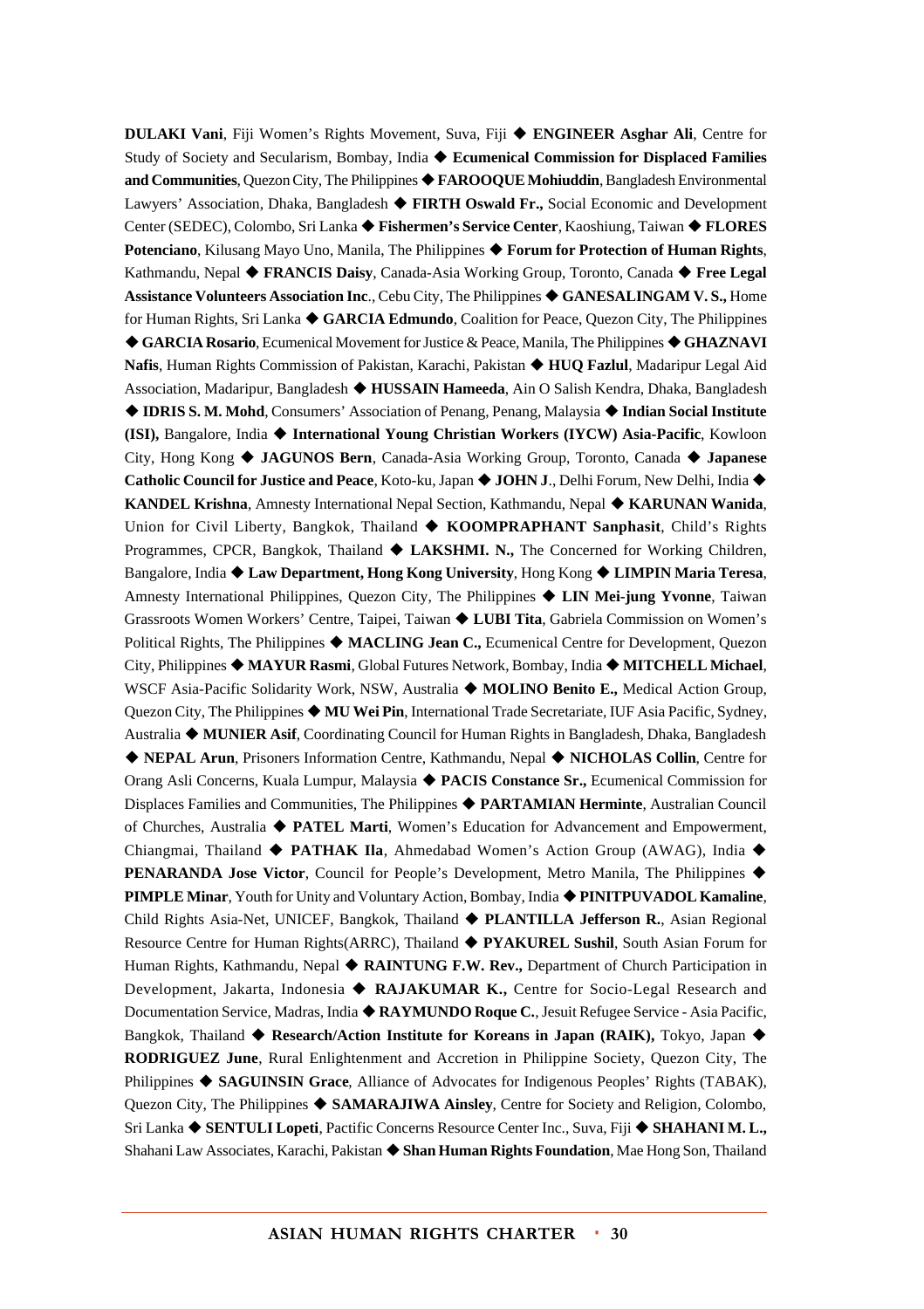◆ **SHELLY Nancy**, Australian Forums on Human Rights Organisations, Australia ◆ **SIDOTI Eric**, Human Rights Council of Australia, NSW, Australia ♦ SINGH Rajan, Indian National Social Action Forum (INSAF), Bombay, India ◆ **SKROBANEK Siriporn**, Foundation for Women, Bangkok, Thailand ◆ **SUGIRTHARAJ Felix N., Association for the Rural Poor, Royapuram, Madras, India ◆ SUGITO Junsuke**, Yokohama International Human Rights Centre, Yokohama, Japan  $\blacklozenge$  **SUTER Keith**, Sydney, Australia  $\blacklozenge$  **TAKAMINE Yutaka**, Economic Social Commission for Asian and the Pacific (ESCAP), Thailand ◆ TANDON Rajesh, Asian South Pacific Bureau on Adult Education, New Delhi, India ◆ **TIMM R.W. Fr.,**Commission for Justice & Peace, Dhaka, Bangladesh ◆ **TUAZAN Bobby**, Philippine Movement for Press Freedom (FMPF), Quezon City, The Philippines  $\blacklozenge$  VILLALBA M. A., Asian Migrant Centre(AMC), Kowloon, Hong Kong  $\blacklozenge$  WESSELS David, Sophia University, Institute of International Relations, Tokyo, Japan  $\blacklozenge$  **WOOD H. N., Karen Information Office, Australia**  $\blacklozenge$  **<b>WOOTTON Richard F. Rev.**, Australian Human Rights Foundation, Melbourne, Australia ◆ XIAO Qiang, Human Rights in China, New York, U.S.A.  $\blacklozenge$  YAMAZAKI Koshi, Faculty of Law, Kagawa University, Takamatsu, Japan ◆ YAWATA Peter Akihiro, National Council of Churches, Tokyo, Japan ◆ YUEN Mary, Justice & Peace Commission of the Hong Kong Catholic Diocese, Hong Kong

#### **THOSE WHO HAVE ENDORSED THE CHARTER**

#### **PARTICIPANTS OF CONSULTATIONS**

Participants of the South Asian Consultation on the Draft Asian Human Rights Charter, January 14-17, 1995, Piliyandala, Colombo, Sri Lanka

ABEYKOON Donald, Bar Association of Sri Lanka, Colombo, Sri Lanka + AGHA Qumar, INSAF, New Delhi, India  $\blacklozenge$  BAROI Manju, National Council of Churches, Dhaka, Bangladesh  $\blacklozenge$  BHASKER B.R.P., Trivandrum, Kerala, India  $\blacklozenge$  CASINADER Prince, Center for Society & Religion, Colombo, Sri Lanka  $\blacklozenge$  Mathews George CHUNAKARA, Christian Conference of Asia, Hong Kong  $\blacklozenge$  COSTA Rosline, Commission for Justice & Peace, Dhaka, Bangladesh  $\blacklozenge$  DHUNGEL Om, Human Rights Organisation of Bhutan, Kathmandu, Nepal  $\blacklozenge$  FATIMA Anees, Human Rights Documentation & Information Centre, Rawalpindi, Pakistan  $\blacklozenge$  FERNANDO Basil J., Asian Human Rights Commission, Hong Kong  $\blacklozenge$  GOMES Victor Joachim, Dhaka, Bangladesh  $\blacklozenge$  M. Basheer HUSSAIN, Bangalore, India ◆ Justice V.R. Krishna IYER, Retired Supreme Court Justice, Kerala, India ◆ JAYATHILAKE Linus, Movement for Defense of Democratic Rights, Rajagiriya, Sri Lanka  $\blacklozenge$  KAPHLEY Pramod, Group for International Solidarity (GRINSO), Kathmandu, Nepal  $\blacklozenge$  MAINALI Bishwa K., Forum for Protection of Human Rights Kathmandu, Nepal  $\blacklozenge$  Faizan MUSTHAFA, Aligarh Muslim University, Aligarh, India  $\blacklozenge$  MUTTETUWEGAMA Samanpriya Ramani, INFORM, Colombo, Sri Lanka  $\blacklozenge$ NACPIL-MANIPON Aida Jean, CCA - International Affairs, Shatin, Hong Kong  $\blacklozenge$  NASRIN Shamima, BRAC, Bangladesh  $\blacklozenge$  PYAKUREL Subodh, Informal Sector Education Centre (INSEC), Kathmandu, Nepal  $\blacklozenge$  Ranjini SAMPATH, Madras, India  $\blacklozenge$  Beena SARAWAR, Lahore, Pakistan  $\blacklozenge$ SHAKIR Naeem, Lahore, Pakistan  $\blacklozenge$  WONG Kai Shing, Asian Human Rights Commission, Hong Kong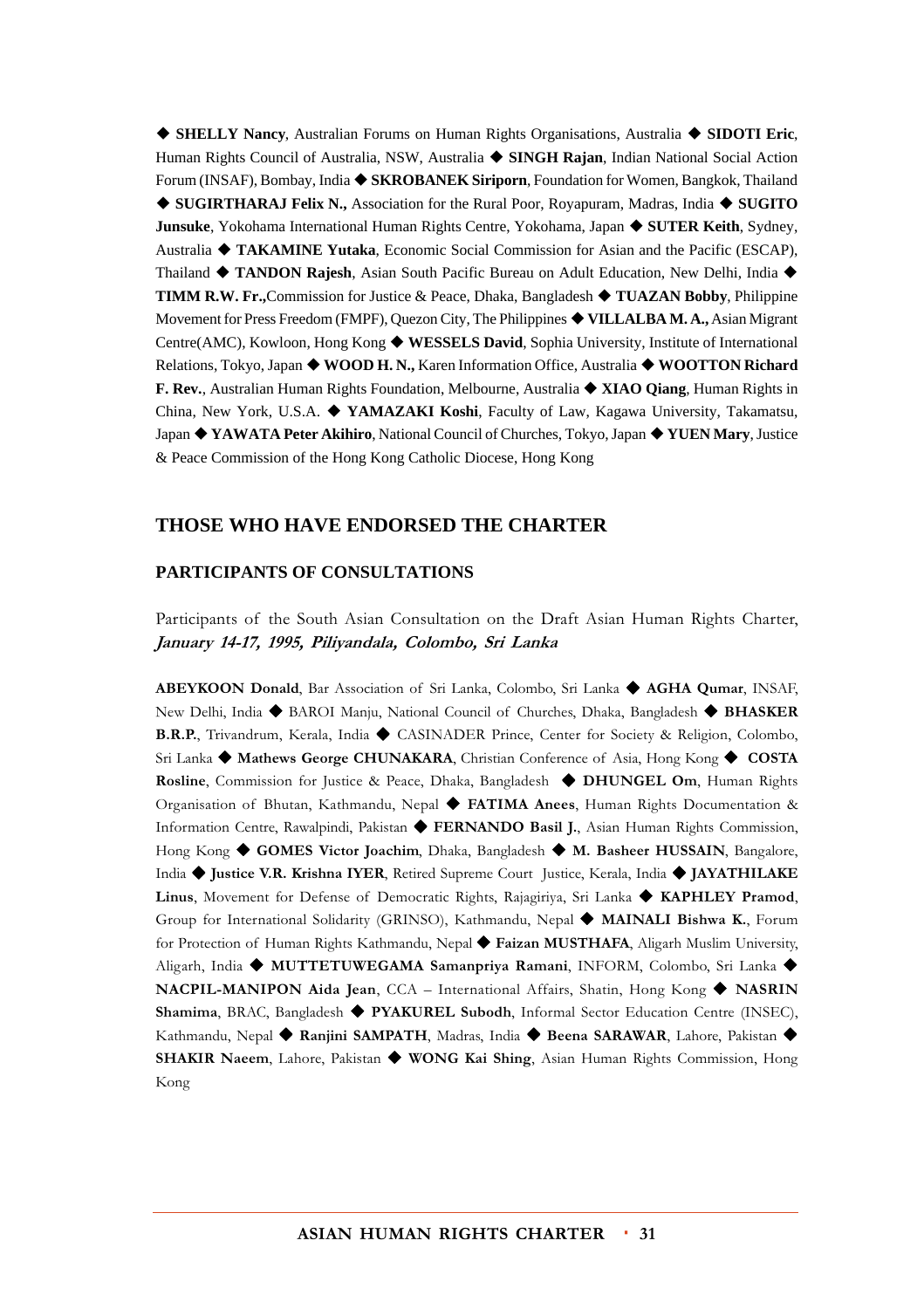Participants of the Southeast Asian Consultation on the Draft Asian Human Rights Charter, *8-11 August, 1995, Hong Kong*

**CHIU Sing Wing**, Hong Kong Human Rights Commission, Kowloon, Hong Kong  $\blacklozenge$  **DITAPICHAI Jaran**, Union of Civil Liberty(UCL), Bangkok, Thailand  $\blacklozenge$  **EDIGAR Max**, Burma Issues, Bangkok, Thailand ◆ **FERNANDO Basil J.,** Asian Human Rights Commission, Kowloon, Hong Kong ◆ **DIMARANAN Mariani Sr.,** Task Force Detainees of the Philippines, The Philippines  $\blacklozenge$  GALABRU **Kek**, Cambodian League for Promotion and Defence of Human Rights, Phnom Penh, Cambodia u **KANITHA Sam**, Legislation Committee – National Assembly, Phnom Penh, Cambodia  $\blacklozenge$ **KEEZHANGATTE James Joseph**, Asian Regional Exchange for New Alternatives (ARENA), Hong Kong  $\triangle$  **LIYANAGE Sanjeewa**, Asian Human Rights Commission, Kowloon, Hong Kong  $\triangle$ **MARCELINO Alex**, Human Rights Task Force on Cambodia, Phnom Penh, Cambodia  $\blacklozenge$  Mathews George CHUNAKARA, Christian Conference of Asia, Hong Kong  $\blacklozenge$  NACPIL-MANIPON Aida Jean, CCA – International Affairs, Shatin, Hong Kong ♦ **OMAR Ariffin**, ALIRAN, Penang, Malaysia ♦ **RATIH Igusti Agung Ayu**, Centre for Human Rights Studies, Jakarta, Indonesia  $\blacklozenge$  **TJAJO Rambun**, Indonesian Legal Aid Foundation, Jakarta, Indonesia u **SAJOR India Lourdes**, Asian Women's Human Rights Council, The Philippines ♦ SAPHAN Monh, Legislation Committee – National Assembly, Phnom Penh, Cambodia ◆ SARMIENTO Rene V., Task Force Detainees of the Philippines, The Philippines ◆ **SHUM Yun Shan**, Committee for Asian Women, Kowloon, Hong Kong  $\blacklozenge$  SINAPAN Samydorai, Hotline Asia – ACPP, Kowloon, Hong Kong ◆ SIVARAKSA Sulak, Santhi Pracha Dhamma Institute, Bangkok, Thailand  $\blacklozenge$  **SOKHA Kem**, Commission on Human Rights and Complaints, Phnom Penh, Cambodia ◆ **TANG Lay Lee**, Jesuit Refugee Service – Asia Pacific, Bangkok, Thailand ◆ **TONG Ka Wing Denise**, Hong Kong Women Christian Council, Kowloon, Hong Kong ◆ **VILLALBA Mayan**, Asian Migrant Centre (AMC), Kowloon, Hong Kong u **WONG Kai Shing**, Asian Human Rights Commission, Kowloon, Hong Kong ♦ YAHYA Ahmad, National Assembly, Phnom Penh, Cambodia ◆ **YUEN Mary**, Justice and Peace Commission of Hong Kong Catholic Diocese, Hong Kong

Participants of the East Asian Consultation on the Draft Asian Human Rights Charter, *January 1996, Hong Kong*

**BYRNES Andrew**, Department of Law, University of Hong Kong, Hong Kong  $\blacklozenge$  CHAN Ka Wai, Hong Kong Christian Industrial Committee, Kowloon, Hong Kong  $\blacklozenge$  CHANG Jennifer H., Korean Human Rights Network, Seoul, south Korea  $\blacklozenge$  **DALY Mark**, Refugee Concern, Kowloon, Hong Kong ◆ GHAI Yash, Department of Law, University of Hong Kong, Hong Kong ◆ **ESCUETA Titos**, Asian Regional Exchange for New Alternatives (ARENA), Hong Kong ◆ **FERNANDO Basil J.**, Asian Human Rights Commission, Kowloon, Hong Kong ♦ **FURUYA Emiko**, ICU, Tokyo, Japan ♦ HALLENGREN **Bo**, Asian Human Rights Commission, Kowloon, Hong Kong ♦ **HIGASHIZAWA Yasushi**, Japan Union of Civil Liberty, Tokyo, Japan  $\blacklozenge$  **HO Hei Wah**, Society for Community Organisations, Kowloon, Hong Kong ◆ **HSU Su-Fen**, Fishermen's Service Centre, Foungsheng, Taiwan ◆ **IMRUNGRUANG Rungtip** Jim, Friends of Thai, Kowloon, Hong Kong  $\blacklozenge$  **JENG Tsuen-Chyi**, Committee for Action on Labour Legislation, Taipei, Taiwan  $\blacklozenge$  **KAM Jenny**, Asian Centre for the Progress of Peoples (ACPP), Kowloon, Hong Kong ◆ KAWAMURA Akio, Hu-Rights Osaka, Osaka, Japan ◆ KIM Kyung-nam Rev., NCC-Korea H.R.C., Seoul, south Korea  $\blacklozenge$  KING Mary Ann, Hong Kong  $\blacklozenge$  LAW Yuk Kai, Hong Kong Human Rights Monitor, Hong Kong  $\blacklozenge$  LEE Seong-hoon Anselmo, Korean Human Rights Network,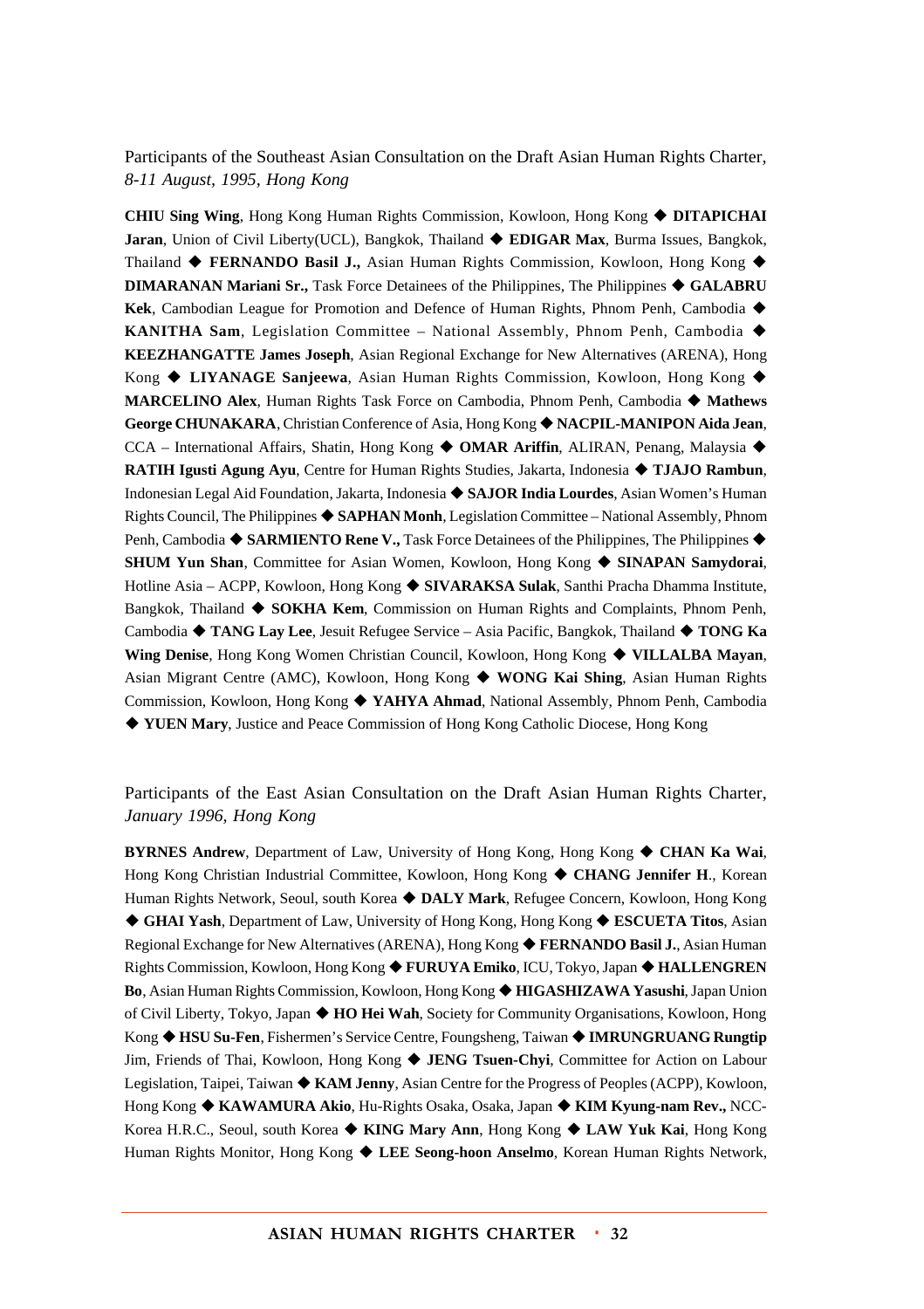Seoul, south Korea  $\blacklozenge$  LEE Stephen S., Taiwan Association for Human Rights, Taipei, Taiwan  $\blacklozenge$ **LIYANAGE Sanjeewa**, Asian Human Rights Commission, Kowloon, Hong Kong ◆ LUI Priscilla, Committee for the Rights of Child Against Child Abuses, Kowloon, Hong Kong  $\blacklozenge$  MOK Miu Ying, HKWWA, Kowloon, Hong Kong ◆ **OH Byung-sun**, Department of Law, Sogang University, Seoul, south Korea  $\blacklozenge$  **PORGES Jennifer**, Asia Monitor Resource Centre (AMRC), Kowloon, Hong Kong  $\blacklozenge$ SHUM Yun Shan, Committee for Asian Women, Kowloon, Hong Kong  $\blacklozenge$  TONG Ka Wing Denise, Kong Kong Women Christian Council, Kowloon, Hong Kong  $\blacklozenge$  VARONA Rex, Asian Migrant Centre, Kowloon, Hong Kong  $\blacklozenge$  WONG Kai Shing, Hong Kong Human Rights Commission, Kowloon, Hong Kong  $\blacklozenge$  WU Rose, Kong Kong Women Christian Council, Kowloon, Hong Kong  $\blacklozenge$  XIAO Qiang, Human Rights in China, New York, U.S.A.  $\blacklozenge$  **XIMENES Jaime**, East Timor Solidarity Group, Macau  $\blacklozenge$ **YUEN Mary**, Justice & Peace Commission of Hong Kong Catholic Diocese, Kowloon, Hong Kong

#### Participants of the Indian Consultation on the Draft Asian Human Rights Charter 25-27 March, 1995, Bangalore, India.

**ANTONY N.O., Thrissur, Kerala, India ♦ AUGUSTINE Mitha G., Ecumenical Christian Centre,** Bangalore, India  $\blacklozenge$  **BAKTHAVATCHALAM P.V.**, Organisatoin for Civil and Democratic Rights, Madras, India  $\blacklozenge$  **BALAKRISHNA H.G. Justice**, Bangalore, India  $\blacklozenge$  **BHASKER B.R.P.**, Thiruvananthapuram, India ◆ CHARALEL Prakash Kumar, Vigil India Movement, Bangalore, India ◆ Mathews George CHUNAKARA, Christian Conference of Asia, Hong Kong ◆ Marjeree DAVID, Ecumenical Christian Centre, Bangalore, India ♦ DEVIDOS T., National Law School of India University, Bangalore, India ◆ **FERNANDO Basil J.**, Asian Human Rights Commission, Hong Kong ◆ M. Basheer **HUSSAIN**, Bangalore, India ◆ **ITTY V.I**., Vigil India Movement, Bangalore, India ◆ **KHAN Mujeeb Ahmad**, Kampur (U.P.), India ◆ Sabira KHATOON, Kampur (U.P.), India ◆ KUKREJA Ghanshyamdas, Gwalior (M.P.), India  $\blacklozenge$  MANOHAR N., University of Madras, Madras, India  $\blacklozenge$ **MENON Geetha**, Bangalore, India ♦ **MENON E.P.**, Bangalore, India ♦ **M.N.V. NAIR**, Thruvanathapuram, India ◆ **PURI Balraj**, Jammu, Kashmir ◆ **RAJAKUMAR K.,** Madras, India ◆ **RAJSEKER V.T., Bangalore, India**  $\blacklozenge$  **<b>RAMESH M.K.,** National Law School of India University, Bangalore, India ♦ **Justice Nittoor Srinivasa RAO**, Retired Chief Justice, India ♦ **K. Pratap REDDI**, Vigil India Movement, Bangalore, India ◆ Ranjini SAMPATH, Madras, India ◆ SINGH Rashmi, Ditts. Mau, (U.P.), India ◆ **SINGH Sanjay Kumar**, Varanasi (U.P.), India ◆ **SINGH Vinod Kumar**, Varanasi (U.P.), India  $\blacklozenge$  **SUDHEER S.,** Keralal University, Trivandrum, Kerala, India  $\blacklozenge$  **THOMAS** Saji, Vigil India Movement, Bangalore, India ◆ **THOMAS Sarasu Esther**, Bangalore, India ◆ **VENKATARAO M., AWARE, Hyderabad, India**  $\blacklozenge$  **VIJAYAKUMAR V., National Law School of** India University, Bangalore, India

Participants of the Nepal Consultation on the Draft Asian Human Rights Charter, 9-11 April, 1995, Katmandu, Nepal

**ADHIKARI Mana Krishna, Kathmandu, Nepal ◆ BHATTARAI K. P., ICEA, Kathmandu, Nepal ◆ BISHWAKARMA Dipak Jung, Liberation Society, Kathmandu, Nepal**  $\blacklozenge$  **CHINTAN Gopal Siwakoti,** INHURED-International, Kathmandu, Nepal ♦ DEVKOTA Bashu, HUCOC, Sindhuli, Nepal ♦ **DHULAL Bharat**, Prakash Memorial Trust, Kathmandu, Nepal ♦ DIXIT Nita Goutam, Lawyers' Association of Women, Kathmandu, Nepal ♦ GIRI Bharati Silwal, Human Rights Organisation (HURON), Kathmandu, Nepal u **GHIMIRE V.S.,** Prakash Memorial Trust (PRAMT), Kathmandu,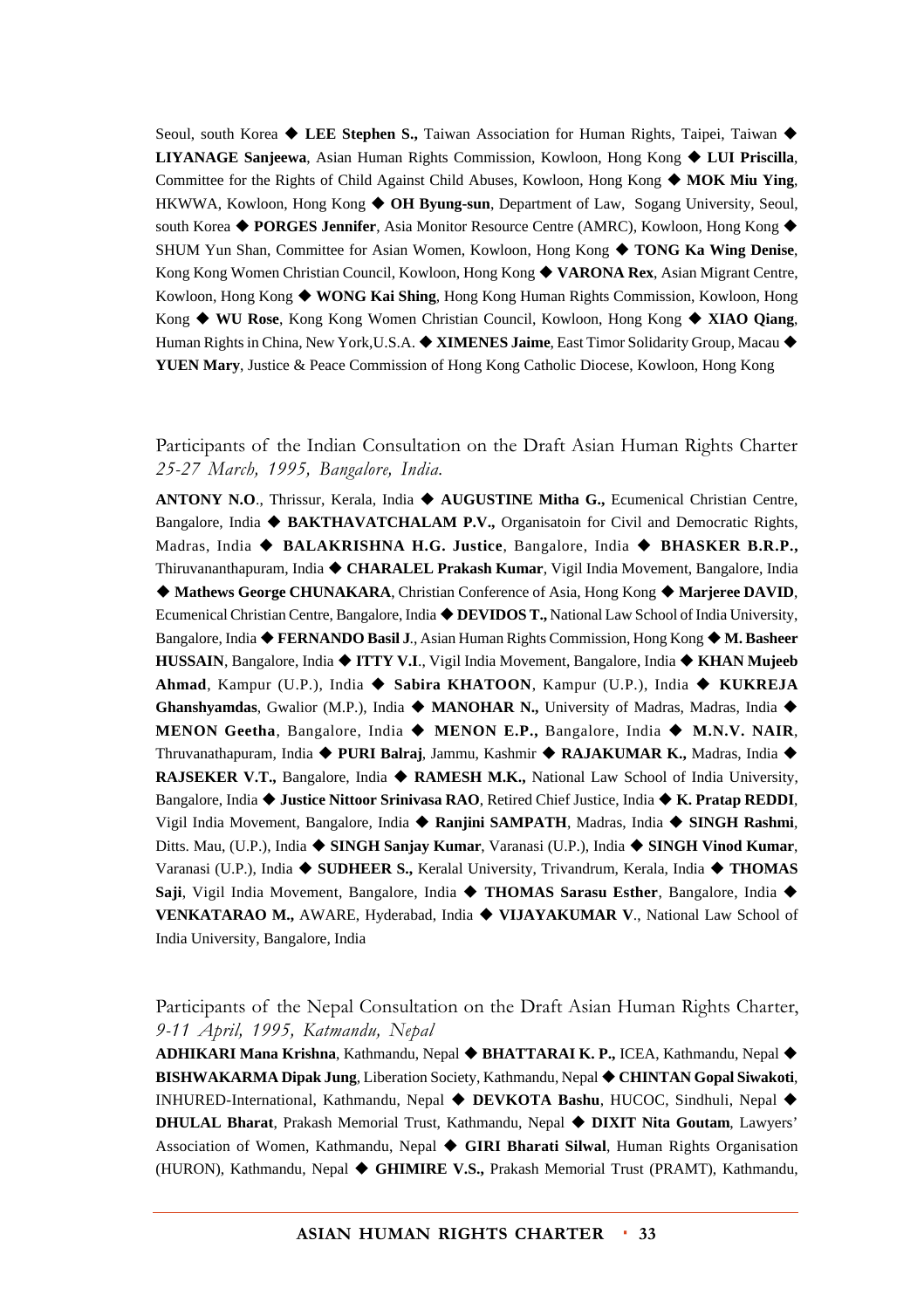Nepal ◆ KOIRALA Uma, All Nepal Womens Association, Kathmandu, Nepal ◆ MAINALI Sailaza, NCWCA, Kathmandu, Nepal ◆ **NEPAL Sita Ram**, Nepal Civil Servants' Organisatoin (NECSO), Kathmandu, Nepal ◆ OJHA Prem, HRCDC, Panchathar, Nepal ◆ PARAJULI Tika, SOWANDEL, Terhathum, Nepal ◆ PANT K. P., Nepal Bar Association, Kathmandu, Nepal ◆ POKHAREL Chandra, HRCDC, Panchathar, Nepal ◆ PRADHAN Gauri, Child Workers in Nepal(CWIN), Kathmandu, Nepal ◆ RIMAL Bishnu, General Federation of Trade Unions (GEFONT), Nepal ◆ RIZAL R., ICEA, Kathmandu, Nepal ◆ SHAH Kalyani, Kathmandu, Nepal ◆ SHRESTHA Naresh Kumar, Kathmandu, Nepal ◆ TAMANG Parasu Ram, NEFEN, Kathmandu, Nepal ◆ THAPA Kanak B., FREEDEAL, Kathmandu, Nepal ◆ THAPALIA Santa, LACC, Kathmandu, Nepal ◆ TIWARI Kiran, Child Rights Watch – Nepal, Kathmandu, Nepal  $\blacklozenge$  WONG Kai Shing, Asian Human Rights Commission, Hong Kong

#### *Participants and Co-Organizers of the International Conference to Commemorate the Kwangju Massacre and to Declare ASIAN HUMAN RIGHTS CHARTER - A Peoples' Charter, 14-17 May, 1998, Kwangju, south Korea*

ANG Sung-Ryae, Kwangju 5.18 Special Committee  $\blacklozenge$  Tapan K. BOSE, South Asia Forum for Human Rights, Nepal  $\blacklozenge$  **BYUN Hyung-yoon**, Professor  $\blacklozenge$  **CHANG Yong-joo**, National League of Catholic Priests for Justice ◆ CHEN Mei Hua, Awakening Foundation, Taiwan ◆ CHI Eun-hee, Korean Federation of Women's Organizations  $\blacklozenge$  Ven. CHINKWAN, Buddhist Committee for Human Rights  $\blacklozenge$  CHO A**ra**, Kwangju YWCA ◆ CHOI Young-do, Democratic Lawyers' Association ◆ CHUNG Woo-tai, Kwangju Citizens' Solidarity (KCS) ♦ **John Joseph CLANCEY**, Asian Human Rights Commission ♦ **Sunil F. A. COORAY**, Vigil Lanka Movement, Sri Lanka ◆ Rosline COSTA, Hotline Bangladesh ◆ **Sr. Mariani DIMARANAN**, Task Force Detainees of the Philippines, Philippines ♦ Maria Ceu **FEDERER**, East Timor Information Centre, Australia  $\blacklozenge$  Basil FERNANDO, Asian Human Rights Commission  $\blacklozenge$  **Nimalka FERNANDO**, International Movement Against Discrimination on all forms of Racism (IMADR)  $\blacklozenge$  Wimal FERNANDO, Movement for Defence of Democratic Rights (MDDR), Sri Lanka ◆ Dr. Kek GALABRU, Cambodian League for Promotion of Human Rights - LICADHO, Cambodia ◆ Prof. Yash GHAI, University of Hong Kong, Kenya/HongKong SAR China ◆ HAHM Sei-ung, National League of Catholic Priests for Justice ◆ Somchai HOMLAOR, Asia Forum for Human Rights and Development (Forum-Asia), Thailand ♦ HONG Sung-dam, Artist, Kwangju ♦ HUH **Kyung-man, Governor, Chollanam-do, south Korea ♦ Sonny INBARAJ, Editor, AustralAsia, Australia Prof. Narihiko ITO**, Japan  $\blacklozenge$  Justice V. R. Krishna IYER, Retired Supreme Court Justice, India  $\blacklozenge$ **JISUN, Head Priest, Paikyang Temple**  $\blacklozenge$  **Prof. JUNG Keun-sik, Chonnam University/KCS**  $\blacklozenge$  **JUNG Tae-choon, Singer ♦ Rev. KANG Shin-seok**, Chairman, Organising Committee, Kwangju ♦ KANG **Chang-il, Research Institute of Cheju 4.3 Uprising ♦ Prof. KANG Man-gil, Korea University ♦ Rev. KANG Won-yong, Christian Reverend ♦ Pramod KAPHLEY, Executive Director, Group for** International Solidarity (GRINSO), Nepal  $\blacklozenge$  **KIM Joon,** *Kwangju Citizens'* Solidarity  $\blacklozenge$  **KIM Jung**sook, Minkahyup, Human Rights Group ♦ KIM Bong-woo, Institute for National Affairs ♦ Rev. KIM **Dong-wan, General Secretary, KNCC ♦ Prof. KIM Gin-kyoon, National Professors' Association ♦ Rev. KIM Jae-yol, Anglican Church ♦ KIM Joong-bae, People's Solidarity for Participatory Democracy** (PSPD) ◆ Rev. KIM Kyung-nam, Democratic Era Forum, south Korea ◆ KIM Sang-keun, National Commission to Rectify Past Injustices ♦ **KIM Sei-ung**, Forum of Democratic Leaders in the Asia Pacific (FDL-AP) ♦ KIM Seung-hoon, Catholic Human Rights Committee ♦ Rev. KIM Sung-soo, Anglican Church ◆ KIM Yong-eun, Kwangju District Bar Association ◆ KO Eun, Poet ◆ KU Choong-suh, The Korean People's Artists Conference  $\blacklozenge$  **Dr. LAO Mong Hay**, Khmer Institute for Democracy,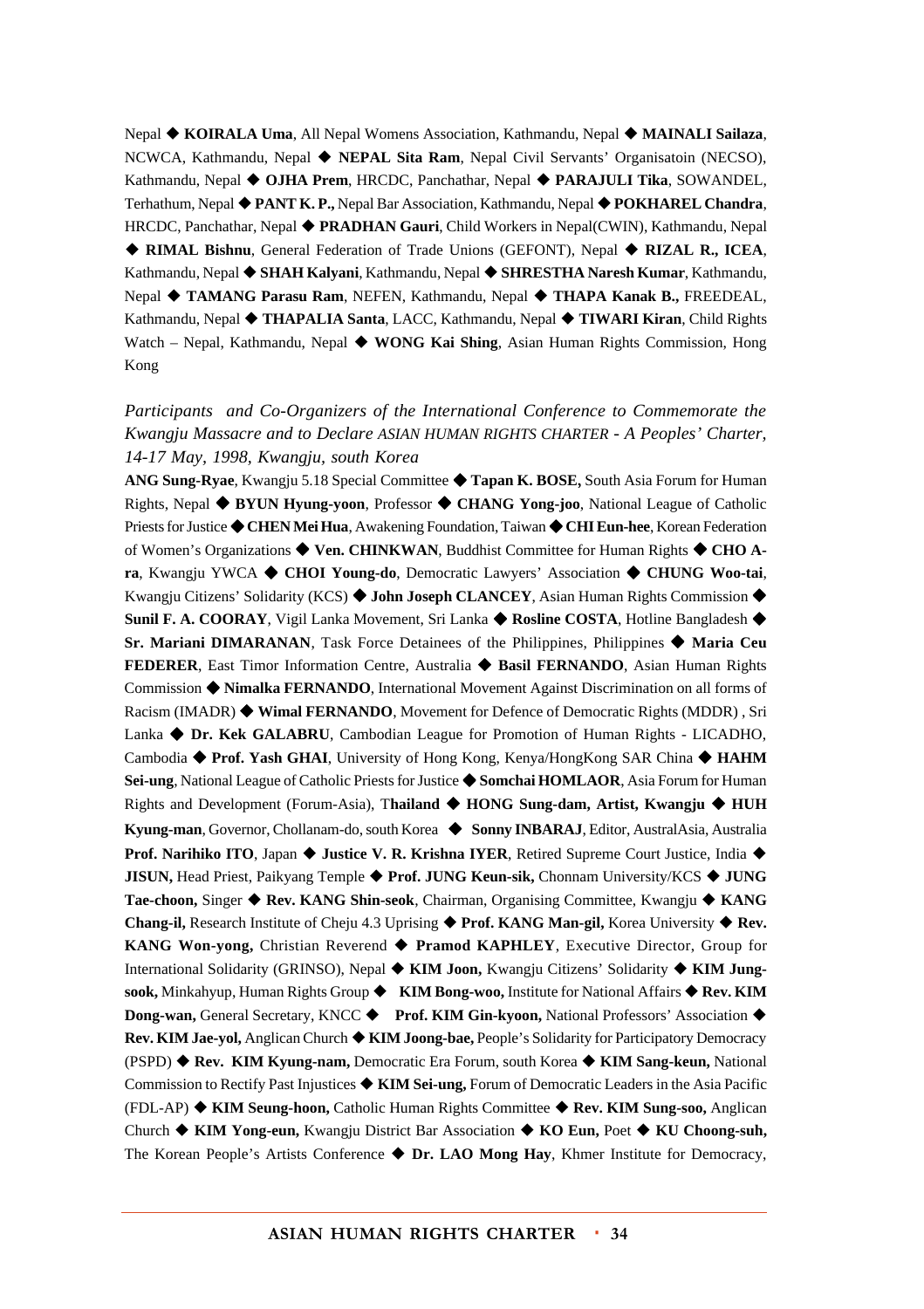Cambodia ◆ LAW Yuk Kai, Hong Kong Human Rights Monitor, HongKong ◆ LEE Jai-eui, Kwangju Citizens' Solidarity (KCS) ◆ Dr. Molly N. N. LEE, ALIRAN, Malaysia ◆ LEE Chang-bok, Democratic Reunification National Association, south Korea ♦ LEE Dae-soon, President, Honam University ♦ **LEE Dong-gyoon, Kwangju Human Rights Watch ♦ LEE Don-myung, Lawyer ♦ LEE Jun-hyung,** Catholic Justice and Peace Committee ♦ LEE Ki-hong, 5.18 Memorial Foundation, Kwangju ♦ Prof. **LEE Young-hee, Hanyang University ◆ Sanjeewa LIYANAGE, Asian Human Rights Commission ◆ Prof. Kinhide MUSHAKOJI**, Hu-Rigths Osaka, Japan ♦ Jean NACPIL-MANIPON, Asian Regional Exchange for New Alternatives (ARENA), Hong Kong  $\blacklozenge$  Peter B.H. NG, Taiwan Association for Human Rights, Taiwan  $\triangleq$  **PANG Wai Sum Diana**, Hong Kong Human Rights Commission, HongKong  $\triangleq$ PARK Hyung-kyu, KNCC Human Rights Commission ♦ PARK Jae-Man, Kwangju Citizens' Solidarity ◆ **PARK Jung-kee,** National Democratic Association of Bereaved Families (Pusan) ◆ **PARK MOON** Yongiel, Minkahyup, Human Rights Group  $\blacklozenge$  PARK Soon-kyung, National Conference for Reunification ◆ Romulo PERALTA, Solidarity Foundation, The Philippines ◆ Ven. POM-NYUN, JTS Korea ◆ **Sushil PYAKUREL**, Informal Sector Education Centre (INSEC), Nepal ♦ Brig. Abid RAO, Human Rights Commission of Pakistan (HRCP), Pakistan  $\blacklozenge$  Prof. RHEE Jong-soo, National Professors Association ♦ SHIN Dong-il, Kwangju Citizens' Solidarity ♦ SHIN Sam-suk, Korean Church Human Rights Center ◆ SIN, Kyong-rim, Poet, National Writer's Conference ◆ SINAPAN Samydorai, Asian Human Rights Commission ♦ **SOH Eugene**, Kwangju Citizens' Solidarity (KCS) ♦ **SONG, Eon-jong,** Mayor, City of Kwangju  $\blacklozenge$  Ven. SONG Wol-ju, Buddhist Priest  $\blacklozenge$  SUH Joon-sik, Sarangbang Group for Human Rights, Seoul  $\blacklozenge$  **SUN Wai Han Louise**, Asian Human Rights Commission  $\blacklozenge$  **Bo TEDARD**, Taiwan Association for Human Rights, Taiwan  $\blacklozenge$  Songsan UDOMSILP, Amnesty International, Thailand ◆ Boonthan VERAWONGSE, Asia Cultural Forum on Development (ACFOD), Thailand ◆ Pat WALSH, Human Rights Desk, Australian Council For Overseas Aid (ACFOA), Australia  $\blacklozenge$  Herbert WOTTAWAH, Amnesty International Korean Section  $\blacklozenge$  Dr. YOON Jan-hyun, Citizens' Solidarity  $(KCS)$   $\blacklozenge$  **YOON Han-bong,** Future of the Nation Institute  $\blacklozenge$  **Most Rev. YOON Kong-hee,** Catholic Archbishop of Kwangju ◆ **YOON So-hyun**, Kwangju Citizens' Solidarity ◆ **YUN Yongkyu**, Korean Teachers' and Educational Workers' Union

#### OTHER GROUPS AND INDIVIDUALS WHO HAVE ENDORSED THE ASIAN HUMAN RIGHTS CHARTER SO FAR

**ALLMARK C. V.**, Tribal Refugee Welfare in Southeast Asia, Western Australia ◆ AUGUSTINE Clifford, Order of Friors Minor, Jurong West, Singapore  $\blacklozenge$  Asian Human Rights Commission, Hong Kong ◆ Asian Legal Resource Centre, Hong Kong ◆ BAGH Mohananda, Social Education and Basic Awareness (SEBA), Bastar, India  $\blacklozenge$  **BANIS A. S. Justice**, Punjab Human Rights Organization, Chancligarh, India ♦ **BATCHA A. Mahaboob**, Society for Community Organisation Trust, India ♦ **BOYD Daniel**, The National Catholic Commission on Migration, Bangkok, Thailand  $\blacklozenge$  **BUDIARDJO Carmel**, TAPOL Indonesia Human Rights Campaign, Indonesia u**CHIU H. C. Ken**, Taiwan Association for Human Rights, Taiwan  $\triangle$  CONROY Loreto, New South Wales Ecumenical Council, State of National Council of Churches, Australia ♦ COOPER Joshua, Pacific Peace Center, Honolulu, Hawaii ♦ COORAY Sunil, Vigil Lanka Movement, Colombo, Sri Lanka ♦ D'SILVA Allwyn, Justice and Peace Commission, Bombay, India  $\blacklozenge$  **DIMARANAN Mariani Sr.,** Task Force Detainees of the Philippines (TFDP), The Philippines  $\blacklozenge$  **FIANZA Paul**, Cordillera Center for Indigenous Peoples' Rights (CRCIPR), The Philippines ◆ FRANCIS M. Joseph, Centre for Legal Aid, Assistance and Settlement (CLAAS), Pakistan ◆ HAKIM **Abdul**, LPIST (Institute for the Development of Strategic Initiatives for Social Transformation), Indonesia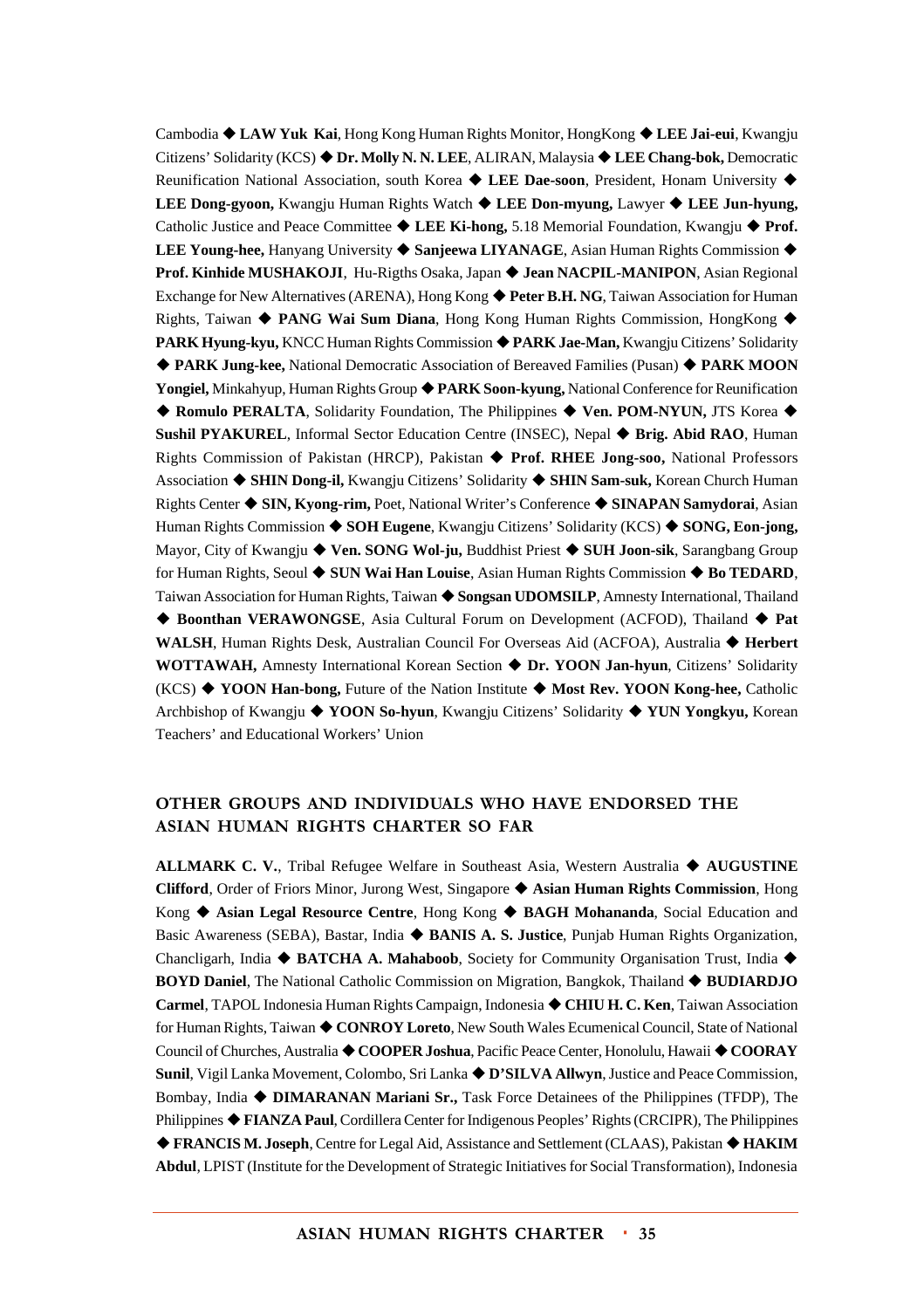◆ HALIM Ahmad, Chhotanagpur Environmental Society, Bihar, IndiaV ◆ ITTY V. I., Vigil India Movement, Bangalore, India  $\blacklozenge$  **IYER V. R. Krishna Justice**, former judge of the Supreme Court of India, India  $\blacklozenge$  **IWATA Sumie**, Center for Christian Response to Asian Issues-NCCJ, Japan  $\blacklozenge$ JAYAWARDANA Jayalath, Member of Parliament, Sri Lanka  $\blacklozenge$  KAMALUDDIN Latif, Research and Education for Peace, Penang, Malaysia  $\blacklozenge$  **KHALKHO Renuka**, Purani Ranchi Fishermen Co-op Society, India ◆ **KIM Kyung-nam Rev.,** National Council of Churches in Korea (NCCK), south Korea ◆ KUIPPELS Rianne, Mensen in Nood/Caritas Nederland, Ben Bosch, The Netherlands ◆ LANUR **Alex Fr.**, Justice, Peace and Integrity of Creation, Jakarta, Indonesia  $\blacklozenge$  **LASIMBANG Anne**, Partners of Community Organization (PACOS), The Philippines ♦ **MADHAVAN P. K. S.,** Action for Welfare and Awakening in Rural Environment (AWARE), Hyderabad, India u **MANOHAR Moses**, National Council of Churches in India (NCCI), New Delhi, India  $\blacklozenge$  **MARTINSON Jerry Fr.**, Jesuits Engaged in Communications in East Asia and Oceania (JESCOMEA), Taipei, Taiwan  $\blacklozenge$  MAYO Anne Rev., Hannam University, Taejon, south Korea ◆ MALINI Madhu, Social Action Interest Litigation, Ranchi India ◆ **MEDINA Carlos**, LAWASIA Human Rights Committee and Ateneo Human Rights Center, The Philippines ◆ NICHOLES Colin, Center for Orang Asli Concerns, Kuala Lumpur, Malaysia ◆ PARIS Antonio, Philippines Peace and Solidarity Council (PPSC), The Philippines ♦ PETER Daniel Rev., World Student Christian Federation – Asia-Pacific Region (WSCF-AP), Hong Kong  $\blacklozenge$  RAJANAYAGAM **A. E., Centre for Peace and Progress, Madhu Church, Sri Lanka ♦ RAO M. Venkat, Action for Welfare** and Awakening in Rural Environment (AWARE), Hyderabad, India ◆ ROY Ranjit Kumar, National Human Rights Association, Hinoo, India  $\blacklozenge$  **SHAKIR Naeem**, Committee for Justice and Peace Lahore, Lahore, Pakistan ◆ SINGH Rashmi, Janpryas Paniyra-Kaitholi (Mau Nath Bhanjan), U.P., India ◆ **SITH Phuong**, Human Rights Vigilance of Cambodia, Phnom Penh, Cambodia  $\blacklozenge$  **SODHI K. B. S.**, Panjab and Chandigarh College Teachers' Union, Ludhiama, India  $\blacklozenge$  VELLARADA P. M. Mani, Kerala, India u **XIMENES M. J. S.,** East Timor Solidarity Group, Macau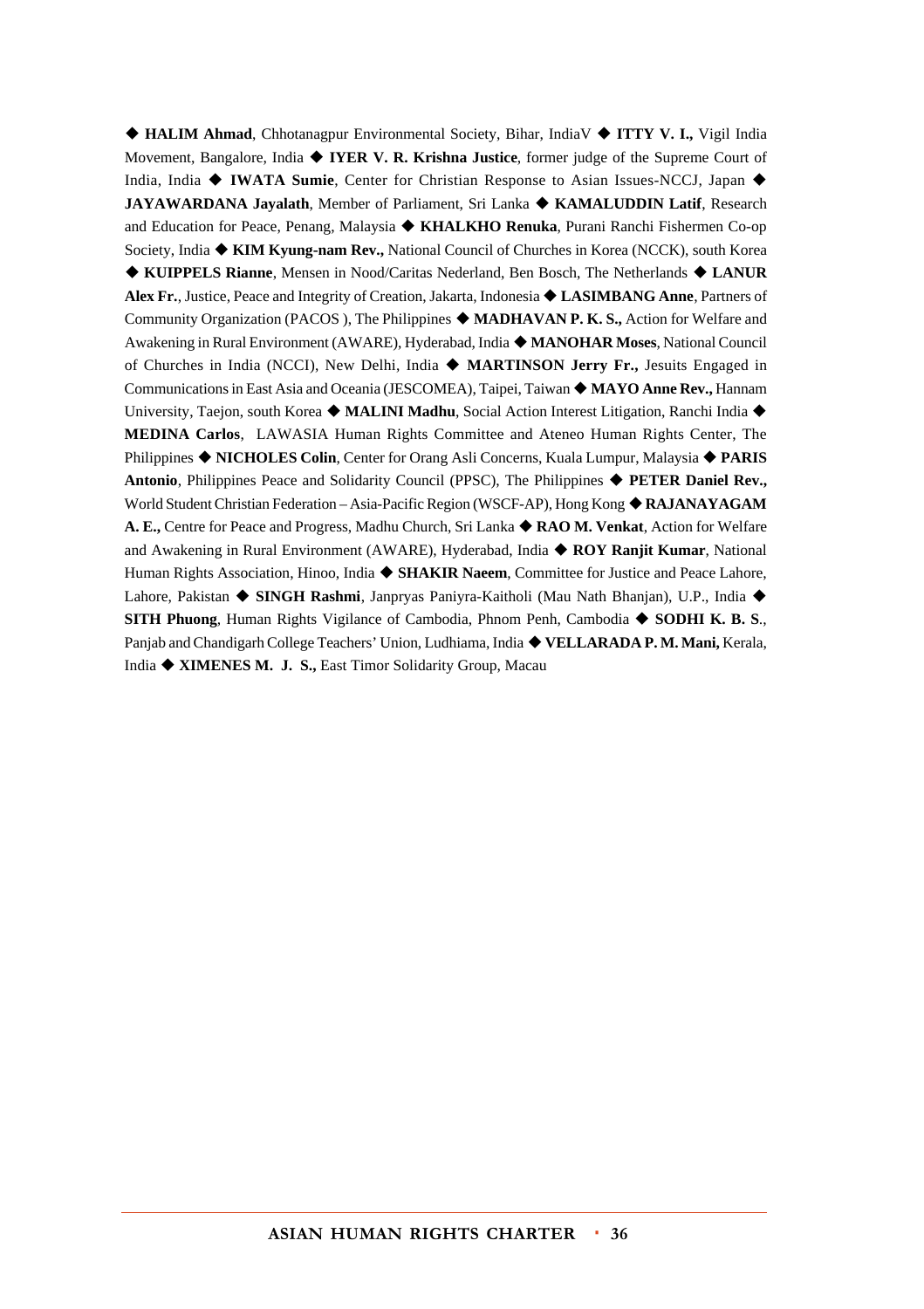Asian Human Rights Charter is a people's charter. It *is part of an attempt to create in Asia a popular culture on human rights. Thousands of people from various Asian countries participated in the debates during the three-year period of discussion on this document. In addition, more than 200 non- e nongovernmental organizations (NGOs) directly took part in the drafting process, and many other NGOs and people' people's organizations (POs) have endorsed the document. Several drafts of the document, document. Several drafts of document, including some translations, were published widely in newspapers, magazines and NGO newsletters. in newspapers, magazines and NGO newsletters. This final version of the charter was written by Prof. Yash Ghai under the direction of a committee of which he was a member consisting of Justices Krishna Iyer and P. N. Bhagwati, Prof. Kinhide Mushakoji, Mercedes V. Contreras, Lourdes Indai des Indai Sajor and Basil Fernando, Mark Daly and Sanjeewa Liyanage from the Asian Human Rights Commission (AHRC). This charter is presented to deepen the Asian debate on human rights, to present the people' people's views on human rights as against those of some Asian leaders who claim that human rights are alien to Asia and to promote political, social omote political, social and legal reforms for ensuring human rights in the countries of the region. While drawing from the cultural wells of the region, it also points to the need for cleaning these wells that have been polluted by millenniums of prejudice, ejudice, discrimination, inequality and violence. discrimination, inequality* 



*Asian Human Rights Commission Unit 4, 7 Floor, Mongkok Commercial Centre 16 Argyle Street, Kowloon, Hong Kong, SAR China. Tel: +(852) 2698-6339 Fax: +(852) 2698-6367*

> ASIAN HUMAN RIGHTS CHARTER · 37 *E-mail: ahrchk@hk.super.net Internet: http://www.hk.super.net/~ahrchk*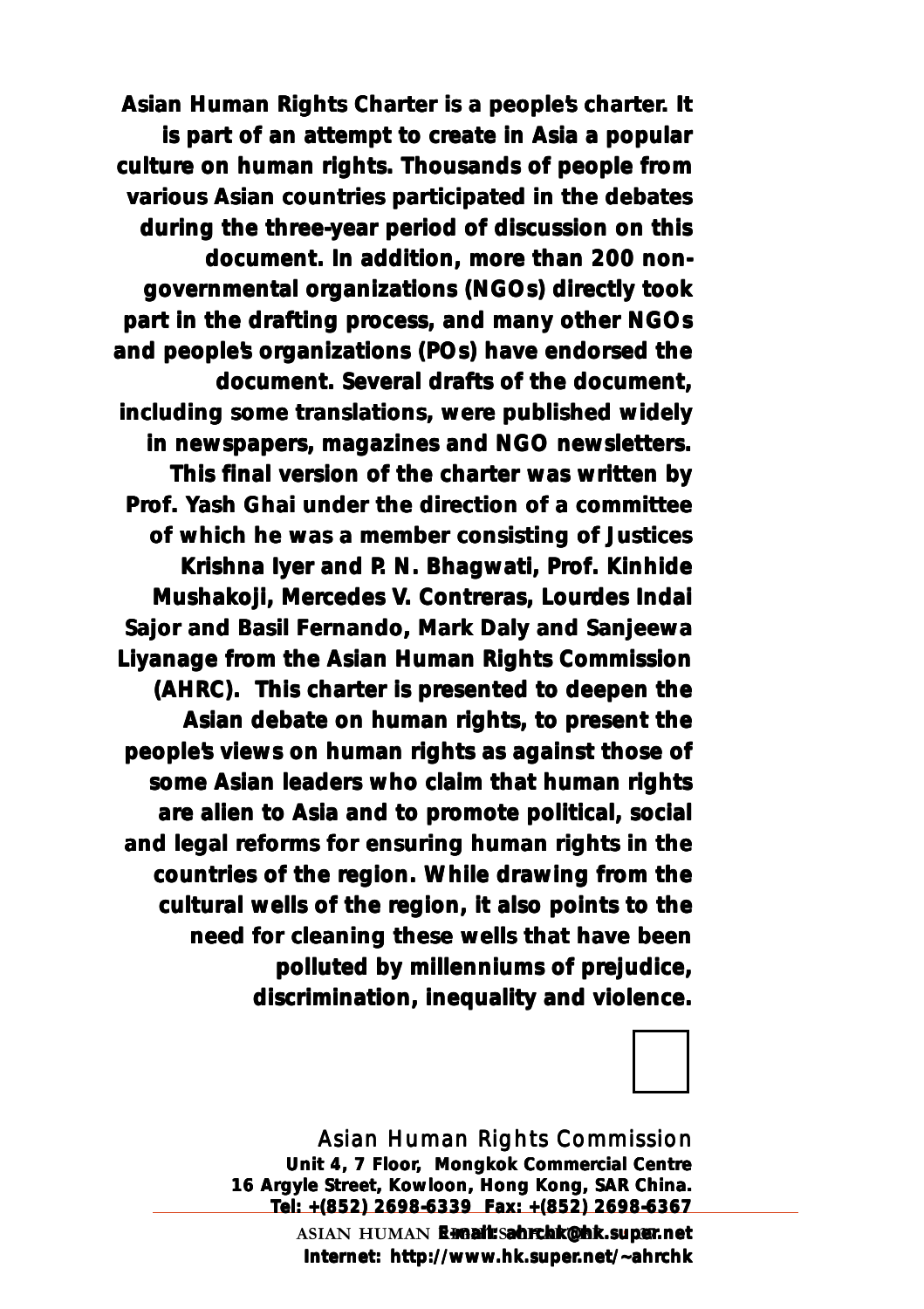First Print: May 1998 - 10,000 Copies (English)

Second Print: January 1999 - 5,000 Copies (English)

*Translations of this Charter so far*: Chinese, Bengali, Bahasa Indonesia, Japanese, Hindi, Khmer, Korean, Sinhala, Tamil, Tagalog & Thai